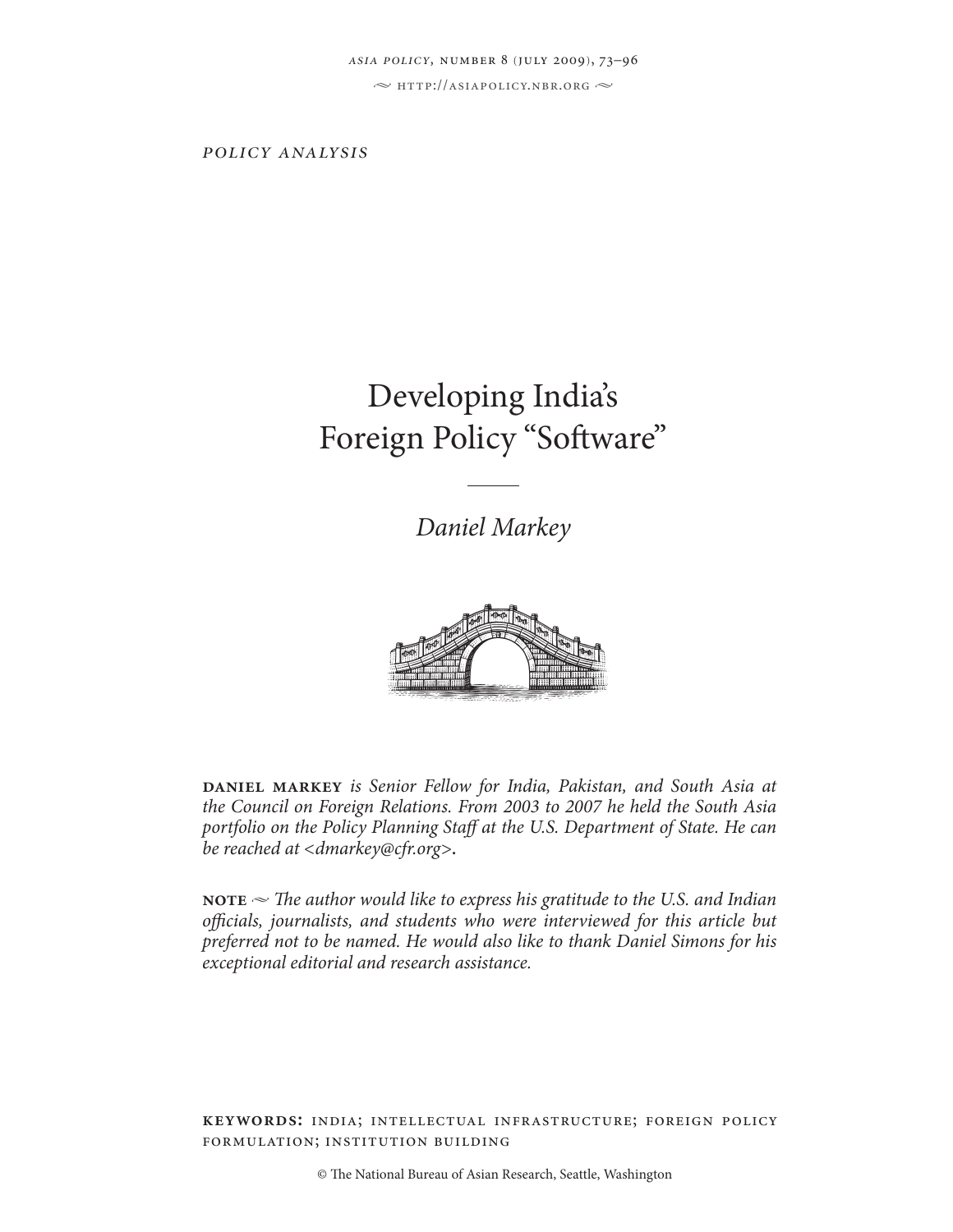#### **EXECUTIVE SUMMARY**

This article outlines significant shortcomings in India's foreign policy institutions that undermine the country's capacity for ambitious and effective international action, and proposes steps that both New Delhi and Washington should take, assuming they aim to promote India's rise as a great power.

#### **MAIN ARGUMENT**

India's own foreign policy establishment hinders the country from achieving great-power status for four main reasons: (1) The Indian Foreign Service is small, hobbled by its selection process and inadequate midcareer training, and tends not to make use of outside expertise; (2) India's think-tanks lack sufficient access to the information or resources required to conduct highquality, policy-relevant scholarship; (3) India's public universities are poorly funded, highly regulated, and fail to provide world-class education in the social sciences and other fields related to foreign policy; and (4) India's media and private firms—leaders in debating the country's foreign policy agenda are not built to undertake sustained foreign policy research or training.

#### POLICY IMPLICATIONS

For India to achieve great-power status, a number of improvements to its foreign policy software will be required:

- expand, reform, pay, and train the Indian Foreign Service to attract and retain high-caliber officers
- encourage the growth of world-class social science research and teaching schools in India through partnerships with private Indian and U.S. investors, universities, and foundations
- invest in Indian think-tanks and U.S.-India exchange programs that build capacity for foreign policy research
- bring non-career officers into the Indian Ministry of External Affairs and other parts of the foreign policy establishment as term-limited fellows to improve outside understanding of the policy process
- support the efforts of Indian researchers to maximize public access to material related to the history of India's foreign policy by way of the 2005 Right to Information Act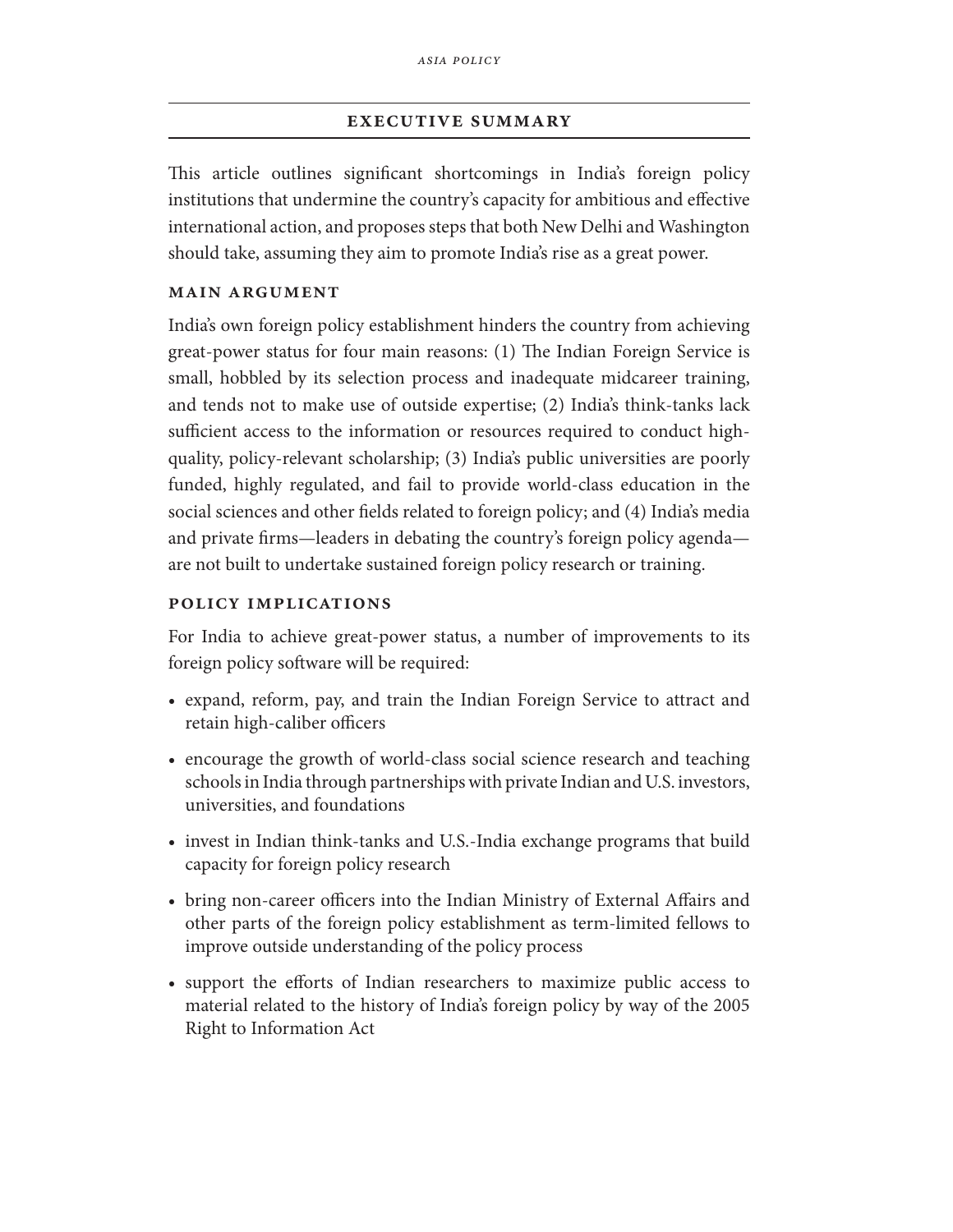Today most discussions of the future geopolitical order assume India is rapidly scaling the heights of great-power status. Recent U.S. policy toward New Delhi—including the Bush administration's civilian nuclear cooperation agreement ratifed in October 2008—has been predicated on an optimistic projection of India as a powerful U.S. strategic partner. Some U.S. policymakers see in India a potential counterbalance to China's power in Asia, whereas others simply believe that the United States cannot afford to overlook the potential global influence of an Asian state with over a billion citizens and a steadily growing economy. As a result, a strong bipartisan consensus exists in Washington for seeking more extensive ties to India and for encouraging New Delhi's international ambition and capacity for action. The Obama administration has signaled its hope that India will be a U.S. partner in facing "the great common challenges of our era—strengthening the global trade and investment system, addressing transnational threats such as nuclear weapons proliferation, terrorism and pandemic disease, and meeting the urgent danger that is posed by climate change."*<sup>1</sup>*

India may not fulfll Washington's ambitious vision for the country, however, as signifcant bottlenecks leave its ascent less than assured. Chief among these impediments is India's physical infrastructure. Relative to China, India has underinvested in roads, ports, power plants, and many other features that have already transformed the Chinese landscape and are rapidly turning Beijing's great-power aspirations into reality.

So there is no doubt that the "hardware" of the Indian state needs urgent attention if New Delhi ever intends to play a major role in world afairs. Fortunately, prominent Indian leaders, both inside and outside government, are seized by these issues. Yet how adequate is India's "software"-the intellectual and institutional infrastructure needed to exercise power on the international scene? India must make progress on this largely overlooked front as well. Institutions charged with researching, formulating, debating, and implementing foreign policy are too ofen underdeveloped, in decay, or chronically short of resources. In particular, India's diplomatic service, think-tanks, and universities are not yet up to the task of managing an agenda beftting a great power. As a result, even a wealthier and more powerful India may remain politically inconsequential, unable to set forth and implement a realistic global agenda or to exercise international leadership.

<sup>&</sup>lt;sup>1</sup> James Steinberg, "Opening Remarks" (conference remarks, "The U.S.-India Nuclear Agreement: Expectations and Consequences," the Brookings Institution, Washington, D.C., March 23, 2009, 15)

 $\sim$  http://www.brookings.edu/~/media/Files/events/2009/0323\_india/20090323\_india.pdf.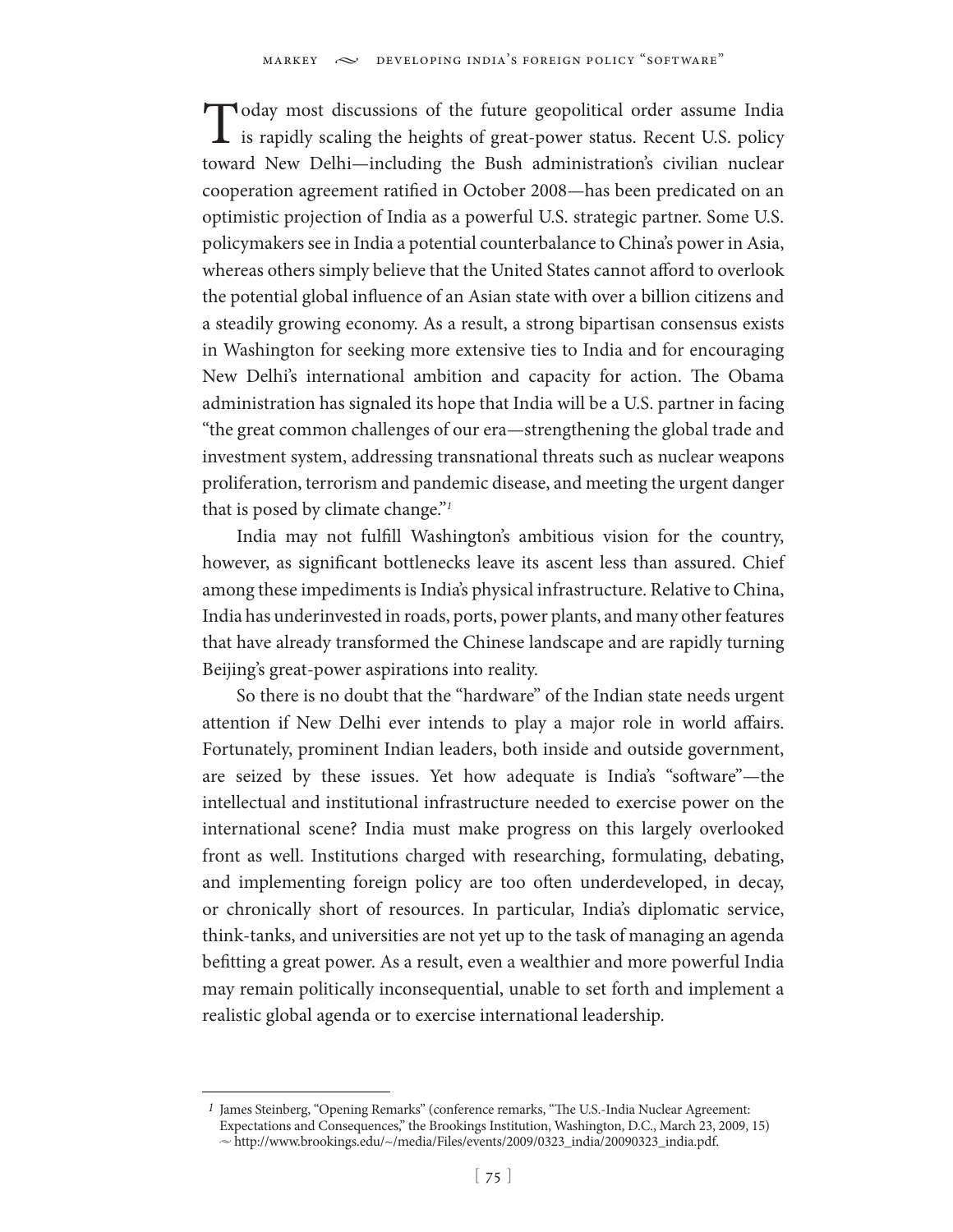Because India is still far from reaching its economic potential, the country's institutional deficiencies are not yet debilitating. Over time, however, these weaknesses will shape the tone and even the substance of its foreign policy. If present trends hold, India's world-view will be parochial, reactive, and increasingly dominated by business interests rather than by strategic or political concerns. In response, Washington would need to scale back its bullish vision of the potential for U.S.-India strategic partnership.

These trends are not set in stone: India can undertake a series of reforms and investments to develop its foreign policy software, thus expanding the country's capacity to conceive and implement ambitious policies with global reach. Furthermore, if the U.S. government is committed to building a partnership with New Delhi as a true great power, Washington should also lend a hand.

This article is divided into four sections:

- $\approx$  pp. 76–83 examine the current state of India's foreign policy institutions: bureaucracy, think-tanks, universities, media, and private business
- $\approx$  pp. 83–89 highlight India's deficiencies by drawing comparisons with India's contemporary and historical peer group
- $\approx$  pp. 89–92 outline the defining characteristics of Indian foreign policy if private sector media and corporations continue to outpace public sector, research, and educational institutions
- $\approx$  pp. 92–96 propose specific reforms and investments by India and the United States to reduce the gap between India's great promise and current practice

#### INDIA'S FOREIGN POLICY INSTITUTIONS AND EXPERTISE

Although the Indian system is heavily dependent on the nation's bureaucracy for foreign policy formulation and implementation, thinktanks, universities, the media, and private business also play a role in the policymaking process. Together, these five types of institutions make up India's foreign policy software. By most accounts, this software requires a serious update if India is to hope to achieve great-power status. Maximizing the capacity and effectiveness of these five institutional sources of foreign policy prowess will provide a major boost to India's effort to secure a seat at the table of the world's top global players.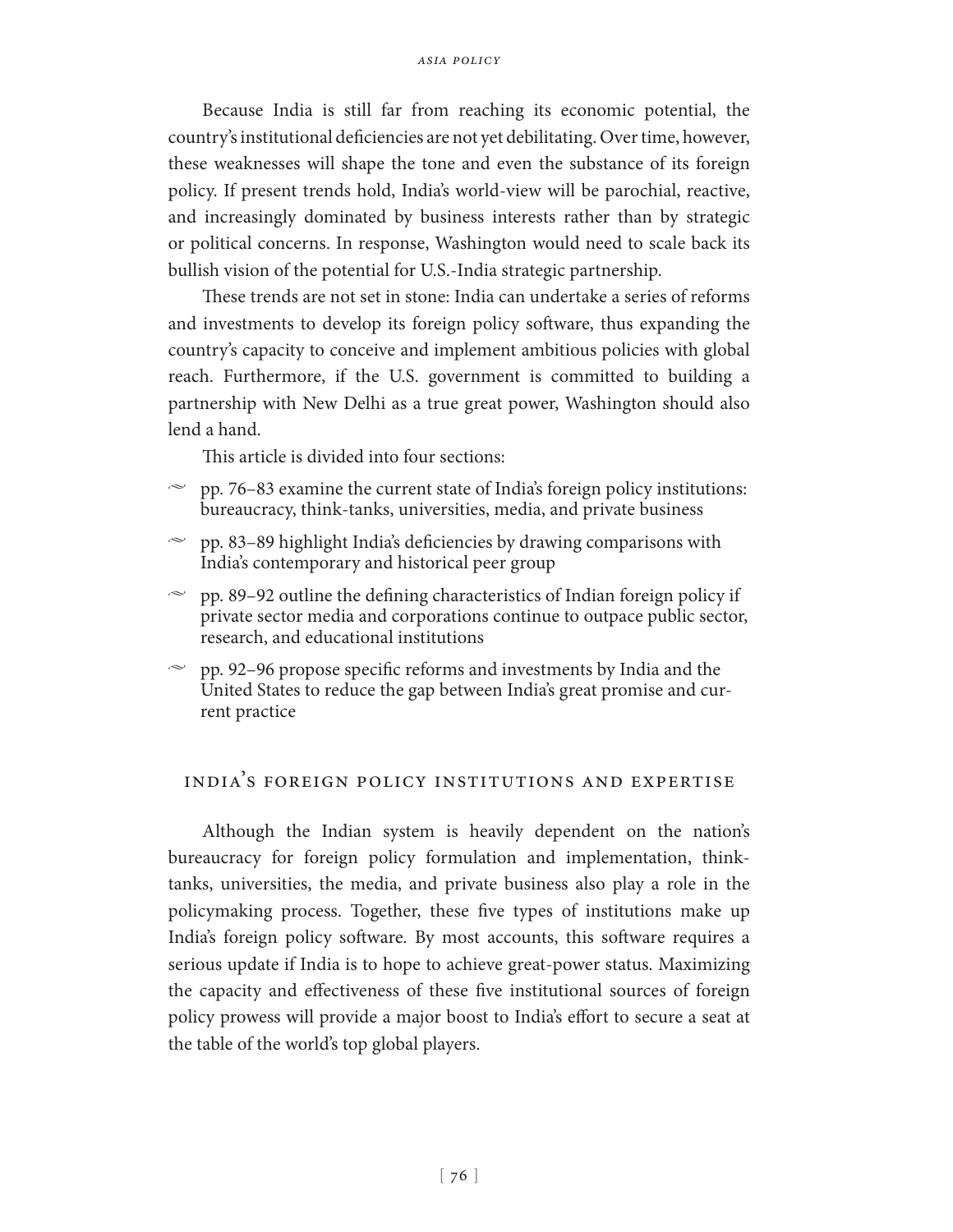#### Bureaucratic Guardians: The Indian Foreign Service

Prior to India's independence in 1947, the British managed the country's foreign relations and made little effort to develop an indigenous cadre of trained diplomats. During the Indian state's formative years, Prime Minister Jawaharlal Nehru is widely viewed as having conducted his own, personalized foreign policy, depending on trusted friends and relatives for advice. The Indian Foreign Service (IFS) was originally cobbled together from the Indian Civil Service (ICS) and defense forces, and the nation's diplomatic presence was limited to a few foreign capitals.<sup>2</sup>

Today the IFS remains remarkably small. The Ministry of External Affairs (MEA) is one of India's leanest ministries in part because the MEA has no natural domestic constituency or champion—unlike, for instance, the ministries governing railways or commerce and industry. With fewer than eight hundred professional diplomats and an annual budget of just over half a billion dollars in fiscal year (FY) 2006–07, the service is stretched across 119 resident missions and 49 consulates around the world.<sup>3</sup> IFS officers staff the Ministry of External Affairs in New Delhi; as is the case in most parliamentary democracies, partisan political leaders occupy only a very few jobs at the top of the ministry. Although several thousand additional personnel manage support and logistical functions at the MEA, these individuals are not equipped to handle substantive policy initiatives, suggesting a deeply inefficient allocation of resources within the organization. As retired Indian diplomat Kishan Rana explains, the MEA's "tooth to tail ratio" is extremely low.<sup>4</sup>

Though IFS members tend to marvel with pride at how their diminutive corps manages to keep up with the increasing demands of India's global engagement, critics—friendly and otherwise—suggest it is well past time to expand the service. As one U.S. diplomat put it, the IFS may be right-sized for Malaysia but is certainly not for a country with India's global aspirations.<sup>5</sup> Moreover, the IFS's small numbers run up and down the ranks, from junior to senior officers. Consequently, in contrast to organizations with an upor-out promotion scheme where underperformers are weeded out over the course of a career, nearly everyone in the diplomatic service rises to the upper echelons.

<sup>&</sup>lt;sup>2</sup> Judith M. Brown, Nehru: A Political Life (New Haven: Yale University Press, 2003), 247.

<sup>&</sup>lt;sup>3</sup> Kishan S. Rana, Asian Diplomacy: The Foreign Ministries of China, India, Japan, Singapore, and Thailand (Malta and Geneva: DiploFoundation, 2007), 50.

<sup>&</sup>lt;sup>4</sup> Ibid., 51.

 $^5\,$  Author's interview with a U.S. government official, New Delhi, September 2007.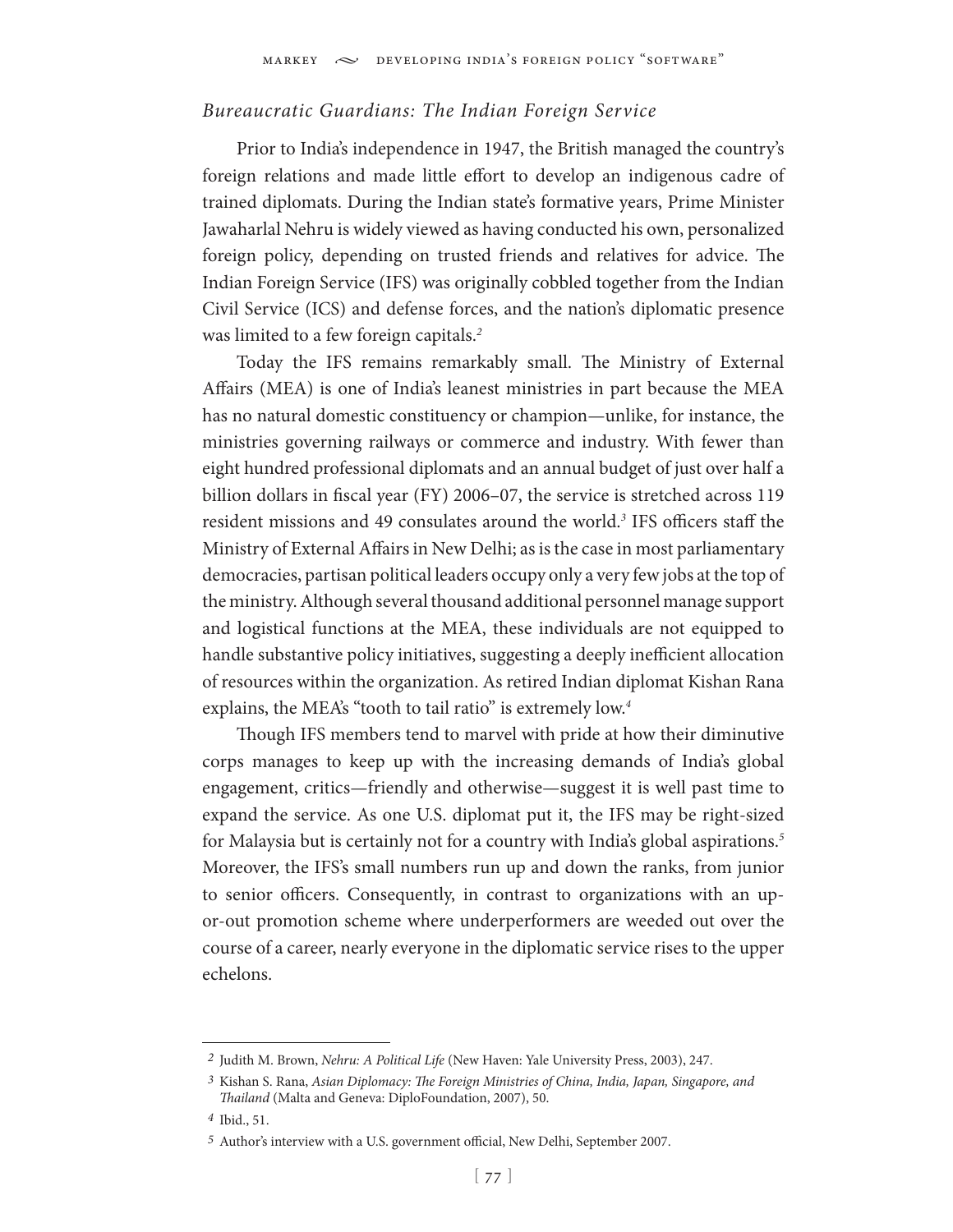#### asia policy

The IFS is further hobbled by its selection process, which remains firmly rooted in the old civil service tradition. Diplomats enter the service by taking the same nationwide examination as the much larger Indian Administrative Service. By the numbers, this process is highly competitive: of the roughly 300,000 who initially apply to take the written exam each year, 1,500 are interviewed in person and only 300 are accepted into the entire national bureaucracy.<sup>6</sup> Of these, 20 or so enter the IFS. These impressive statistics, however, cannot mask the fact that India's diplomats should really possess a diferent set of skills and interests than their peers in the civil service, skills better identified through a separate examination process. The fact that the highest scorers on the exam tend to choose non-IFS careers also refects poorly on the relative prestige and appeal of the foreign service. By some accounts, India's extensive affirmative action system and increasingly uncompetitive government pay rates have also diluted the academic caliber of new batches of IFS entrants.*<sup>7</sup>* Although a 21% pay raise for all of India's federal employees in 2008—the frst salary increase in twelve years—has no doubt been celebrated by existing bureaucrats, such an increase may not be enough to attract the entry-level standouts who now lean toward the more lucrative private sector.*<sup>8</sup>*

Charged with the implementation and much of the formulation of India's foreign policy, diplomats in the MEA tend not to cultivate or rely on outside expertise. Like many governments, India runs a closed-shop bureaucracy, with few opportunities for lateral entry or temporary rotations. Yet the MEA's parochialism is also exacerbated by the fact that India sufers from what one prominent former policymaker has termed a "culture of security," in which information concerning government processes is so tightly held that outside researchers find it exceedingly difficult to conduct relevant policy research.<sup>9</sup> Indian scholars fnd their government famously tight-lipped when it comes to information-sharing.*<sup>10</sup>* India's foreign policy and military archives are essentially closed. Popular histories are more often penned by retired officials than by policy analysts or historians because only the retirees know what they did in office.

<sup>6</sup> Rana, Asian Diplomacy, 52; and UPSC: Preliminary Exam, available at  $\sim$  http://www.indicareer. com/competitive-exams/UPSC-civil-services-priliminary-examination.html.

 $7$  Author's interview with a senior Indian foreign policy official, New Delhi, October 2007; and author's interview with a senior Indian journalist and foreign afairs analyst, Washington, D.C., January 2008.

<sup>8</sup> Amy Kazmin, "India Approves Pay Rise for 5m Federal Workers," Financial Times, August 15, 2008.

<sup>&</sup>lt;sup>9</sup> Author's interview with a retired senior Indian national security official, New Delhi, October 2007.

<sup>10</sup> Anit Mukherjee, "Let Generals Have Their Stories...," Indian Express, June 7, 2007.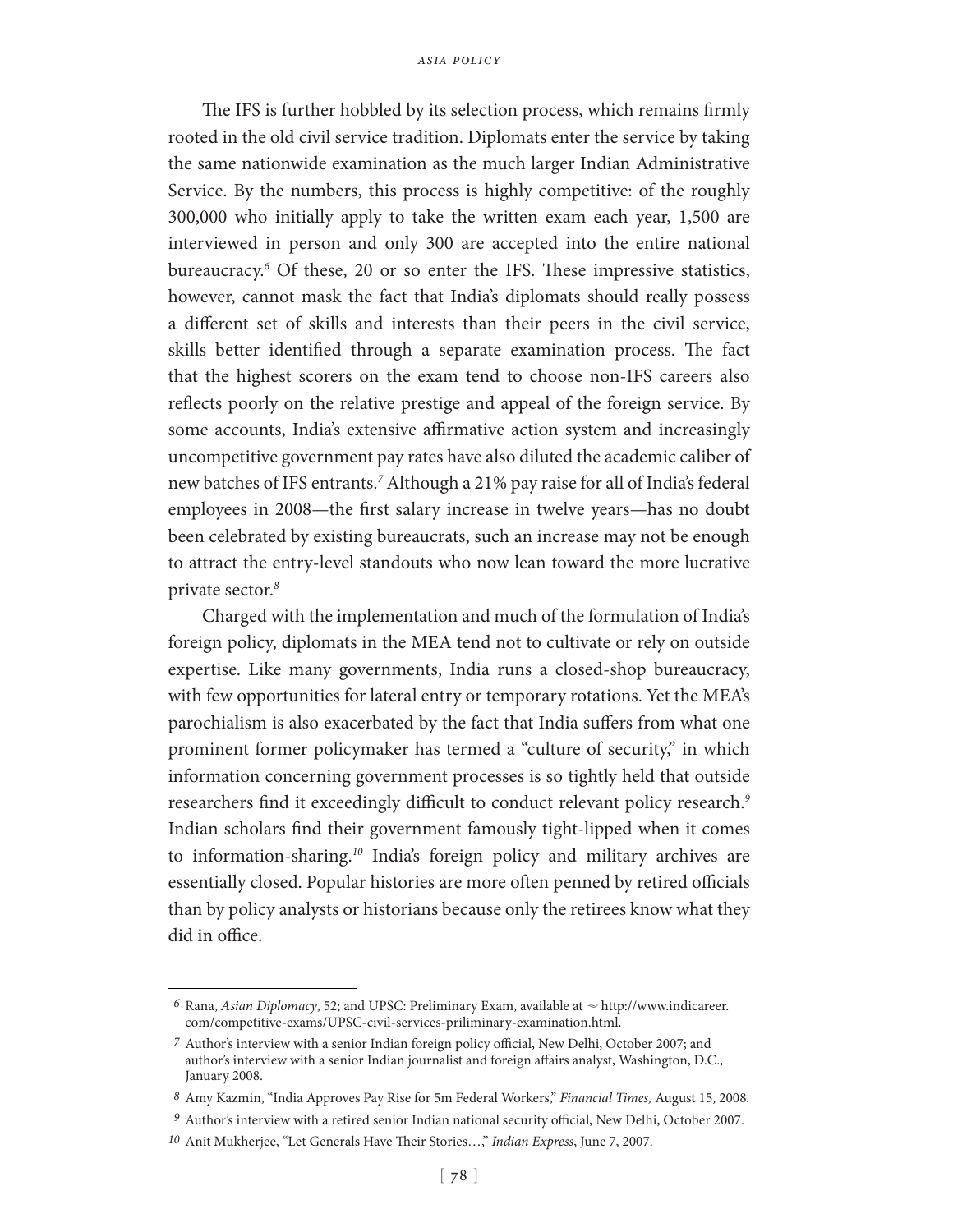Indian law buttresses the bureaucracy's insular tendencies by imposing penalties for the public disclosure of information. The Official Secrets Act prevents former policymakers from conducting policy relevant work or research for two years after retirement, thereby placing a severe damper on their contribution to public debate or scholarship.

Because daily operational responsibilities stretch MEA policymakers thin, some recent eforts have been made to outsource discrete analytical tasks to a handful of Indian think-tanks, including the Indian Council for Research on International Economic Relations (ICRIER) and the Institute for Defence Studies and Analyses (IDSA). But these efforts are infrequent and suffer from deep official concerns over the potential for leaks. The MEA's in-house policy planning office is widely panned as irrelevant, disconnected from serious policy concerns, and incapable of high quality output.*<sup>11</sup>* A large portion of MEA policy formulation and debate is apparently conducted by in-person or phone conversations rather than through careful written analysis, though this pattern may be changing.*<sup>12</sup>*

The creation of the National Security Council (NSC) in 1998, which is headed by the prime minister, has allowed some limited injection of outside ideas into the policy process. Reporting to the NSC is the National Security Advisory Board (NSAB) of approximately twenty members, stafed by non-governmental experts from various fields. Yet given that many NSAB members are retired military or civil officials, this influential body still reflects a strong insider tradition and may be ill-suited for ofering new or creative policy advice.

Finally, the MEA serves as a strict gate keeper for India's other ministries when in interaction or exchanges with foreign counterparts on agricultural, science, or other sorts of technical fields. With the MEA's scarce personnel and severe time limitations, the agency's procedures are ofen blamed for retarding, rather than facilitating, constructive engagement.

#### *From the Sidelines: India's Think-Tanks and Universities*

Think-tanks modeled along American lines are by no means a necessary precondition for high quality foreign policy research and analysis. Nonetheless, independent or quasi-governmental institutions offer one way to fill gaps in

 $11$  Author's interview with a senior Indian foreign policy official, New Delhi, October 2007; author's interview with retired senior Indian Foreign Service officer, October 2007; and Rana, Asian *Diplomacy*, 55.

<sup>&</sup>lt;sup>12</sup> Author's interview with a mid-level Indian foreign policy official, Washington, D.C., January 2008; and Rana, *Asian Diplomacy*, 72.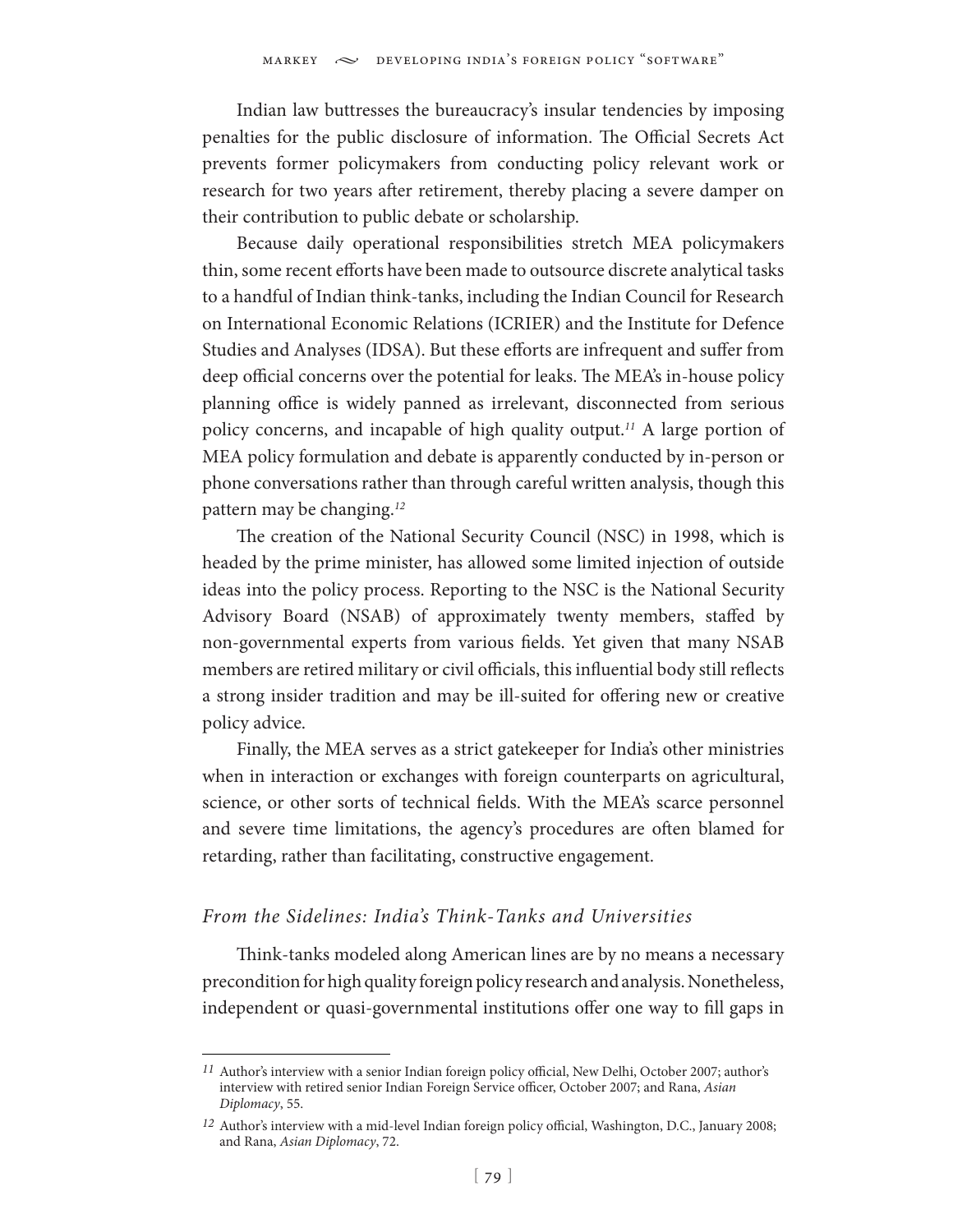official policymaking capacity. As a general rule, India's foreign policy thinktanks lack sufficient access to the information, expertise, and resources required to conduct world-class, policy-relevant scholarship. The Official Secrets Act, closed archives, and tight-lipped bureaucratic culture of the MEA (and other government agencies) are largely responsible for the inadequate flow of information.

First-hand policymaking expertise is plentiful in India's most prestigious think-tanks, but, as is the case throughout South Asia, such expertise is possessed almost exclusively by retired ambassadors and other post-career government officials. With no avenue to conduct meaningful policy analysis outside government, midcareer Indian policymakers have no incentive to leave government service. Conversely, with no means to enter the foreign policy civil service at any rung above the bottom, junior researchers outside government seldom fnd ways to gain frst-hand insight into the policy process. Indian think-tanks are therefore characterized by a sharply bifurcated personnel structure that privileges senior staff and offers younger scholars no ready path for career advancement, through either government service or research.

Likewise, India's corporate sector has not fully embraced the peculiarly American model of sponsoring independent research organizations and providing no-strings-attached grants. The best think-tanks can depend on multiple streams of funding in order to retain balance and independence. Aside from a few notable exceptions, most of India's new mega-rich entrepreneurs have steered clear of supporting public policy research.

Even so, foreign policy think-tanks in India are undoubtedly richer now than in the past. In addition to government-funded programs such as IDSA (which is an appendage of the Ministry of Defence), a small crop of independent institutions has emerged in New Delhi, including the Observer Research Foundation, Delhi Policy Group, and Institute for Peace and Conflict Studies. Still, think-tank resources and growth have not kept pace with Indian economic expansion. As with the MEA itself, nearly all of these institutions find it hard to compete with India's private corporations in attracting and retaining bright new talent.*<sup>13</sup>* As one member of an Indian think-tank lamented, "I can barely fnd a PhD from an Indian university capable of writing a single highquality page of English text."<sup>14</sup>

*<sup>13</sup>* Author's interview with an Institute for Defence Studies and Analyses (IDSA) fellow, New Delhi, October 2007.

*<sup>14</sup>* Author's interview with a fellow at an Indian think-tank, New Delhi, July 2006.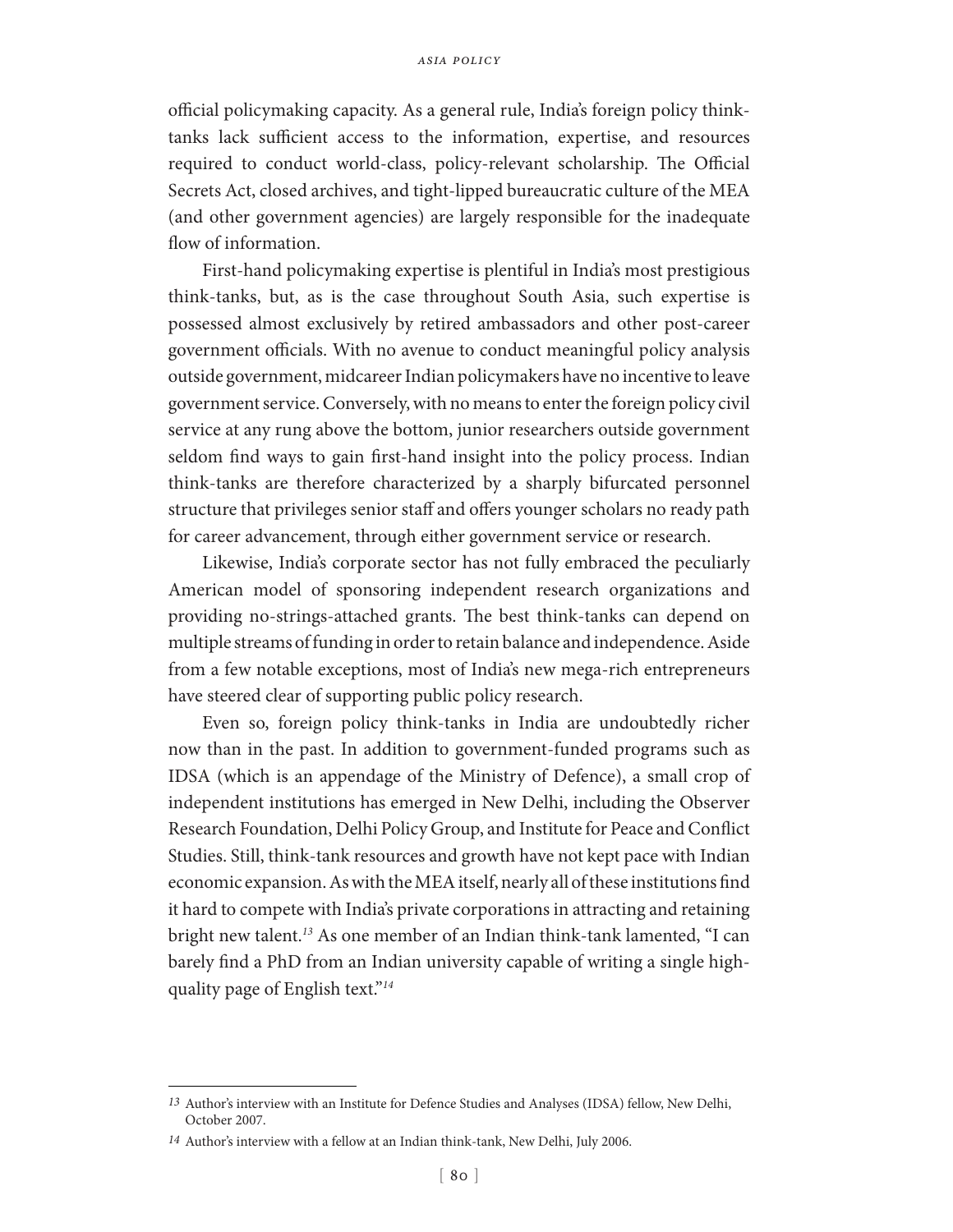Indeed, an important part of the trouble in attracting qualifed personnel stems from the woeful state of India's university system. In a June 2007 speech in Mumbai, Prime Minister Manmohan Singh acknowledged that "almost" 2/3rd of our universities and 90% of our colleges are rated as below average on quality parameters."*<sup>15</sup>* Numerous studies and commissions have identifed glaring defciencies in India's public institutions of higher education, which are at once highly regulated and poorly funded. Typically, these reports stress how India's universities are not meeting the needs of the Indian masses.<sup>16</sup> Yet for the purposes of improving Indian foreign policy formulation and analysis, the quality of top-tier elite institutions, particularly in the social sciences, is most relevant. In engineering, medicine, and management, private investment and new private institutions are flling the gaps in India's public universities.*<sup>17</sup>* The social sciences, however, have no such benefactors.

In India as in many other countries, social science research has trouble attracting the best and brightest students, who tend to gravitate to the hard sciences, medicine, business, and technology. As a rule, India has also had a relatively weak tradition of studying other regions, social science methodologies, and foreign languages.*<sup>18</sup>*

The graduate program at Jawaharlal Nehru University (JNU) in New Delhi is considered India's gold standard in the feld of international relations. Many of India's best policy analysts in think-tanks and government have spent time there. Yet the quality of the JNU program is suffering from a lack of state investment. Poor resources hurt efforts to recruit and retain worldclass faculty, and the intrusion of a quota-based student selection process further dilutes incoming classes already drained by competition from other more lucrative or prestigious fields.<sup>19</sup> The JNU campus has always been a famous training ground for left-leaning student politics, but the campus is not presently capable of preparing India's next generation of foreign policy analysts or practitioners to a world-class standard. Nor are there signs that other Indian universities are flling this gap.

<sup>15 &</sup>quot;PM's address at the 150th Anniversary Function of University of Mumbai," June 22, 2007, Prime Minister of India's Office website, available at  $\sim$  http://pmindia.nic.in/speeches.htm.

<sup>16</sup> Pawan Agarwal, "Higher Education in India: The Need for Change," Indian Council for Research on International Economic Relations (ICRIER), ICRIER Working Paper, no. 180, June 2006.

<sup>17</sup> Devesh Kapur and Pratap Bhanu Mehta, "Indian Higher Education Reform: From Half-Baked Socialism to Half-Baked Capitalism," Harvard University Center for International Development (CID), CID Working Paper, no. 108, September 2004.

*<sup>18</sup>* Patricia Uberoi, "Looking Back and Looking Ahead" (unpublished review of China Studies Workshop, October 2007).

*<sup>19</sup>* Author's interviews with Jawaharlal Nehru University graduates now working in the feld of foreign policy research, New Delhi, 2007 and 2008.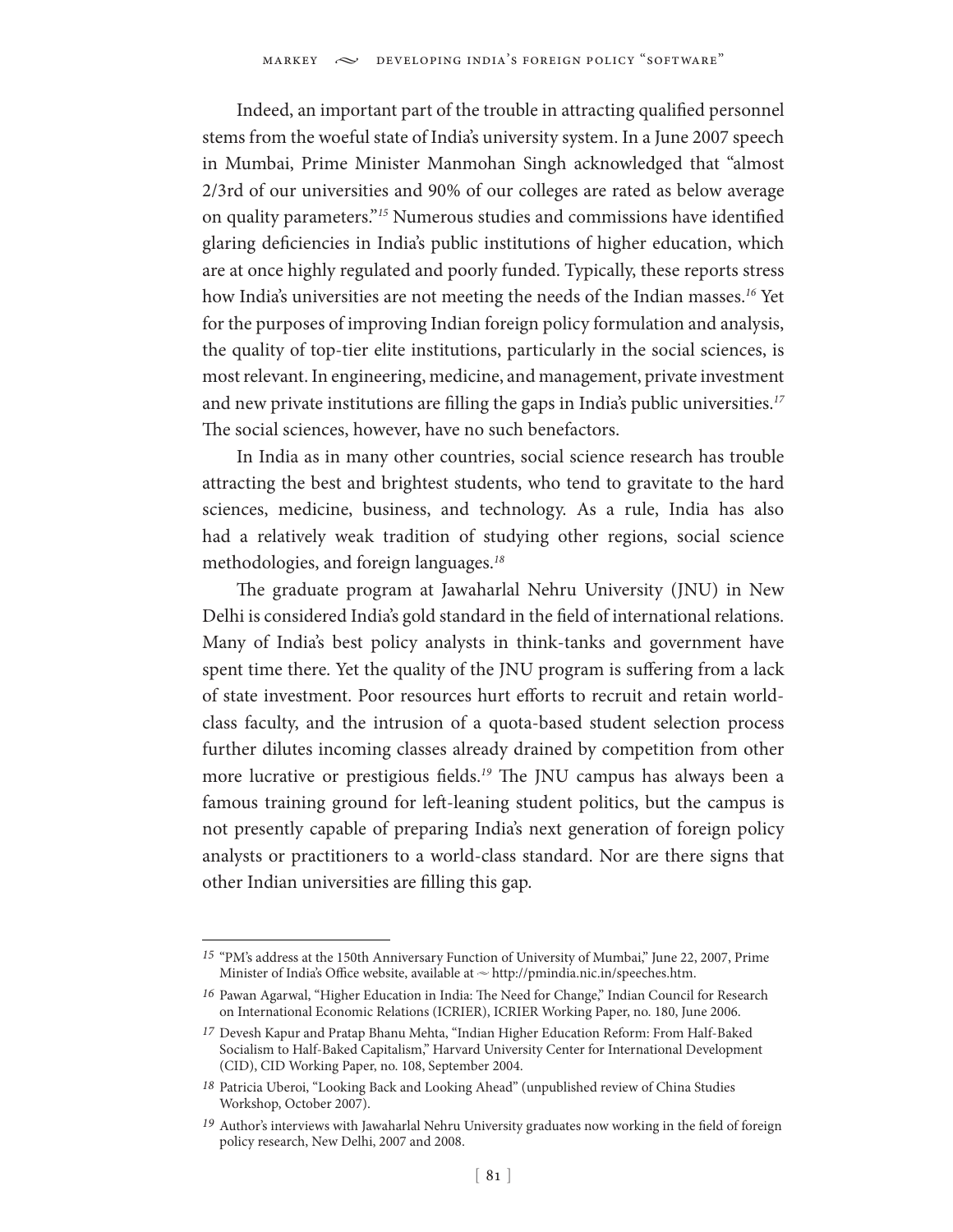#### *Leading the Way: India's Private Sector and Media*

Over the past decade India's entrepreneurial private sector has begun both to assume a leadership role in the international arena and to take on some minor functions traditionally flled by a government's foreign policy apparatus. Major Indian corporations such as Infosys, Tata, and Reliance are internationalizing their operations and presenting a new face of India to the world. This trend is likely to continue despite the global economic downturn that has shrunk India's real GDP growth from 9% in 2007-08 to a forecasted 6.2% in 2008-09 and 6.1% in 2009-10.<sup>20</sup> In an early sign of the Indian business community's international aspirations, global elites were treated to an extravagant "India Everywhere" advertising blitz at the 2007 World Economic Forum in Davos. The campaign was conceived by a public-private partnership that raised \$4 million from 22 companies and the Ministry of Commerce, and was intended to highlight India's "brand" as a tech-friendly, rapidly growing, free market democracy.*<sup>21</sup>*

Playing a central role in the "India Everywhere" campaign was the Confederation of Indian Industry (CII), India's most prominent business advocacy group. On the occasion of India's 60th anniversary in 2007, CII was again at the forefront, managing a dizzying array of celebratory events in New York that ran the gamut from business to culture to politics. CII has expanded its operations to include a wide variety of events and exchanges, including a high-profle series of "strategic dialogues" with the U.S.-based Aspen Institute, an activity that would typically fall under the purview of a think-tank. Well-funded and energetic, the CII is putting its stamp on India's international image and developing relationships more rapidly than its counterparts, whether in the nonproft world or in government. CII does not, however, maintain a research or think-tank program.

Indian journalists and media pundits are also engaged in a lively debate on India's foreign policy agenda. Massive readership of Indian newspapers and the proliferation of electronic media outlets have enabled more extensive international news coverage, although most media attention remains focused on local and national issues. The small number of full-time foreign correspondents, all based in a handful of major cities such as Washington, D.C., and London, still hampers international reporting.

<sup>20</sup> Economist Intelligence Unit, "Country Briefings: India," *Economist*, December 19, 2008  $\sim$  http:// www.economist.com/COUNTRIES/India/profile.cfm?folder=Profile-Economic%20Data.

<sup>&</sup>lt;sup>21</sup> "Delhi in Davos: How India Built Its Brand at the World Economic Forum," Knowledge@Wharton, University of Pennsylvania  $\sim$  http://knowledge.wharton.upenn.edu/article.cfm?articleid=1394#.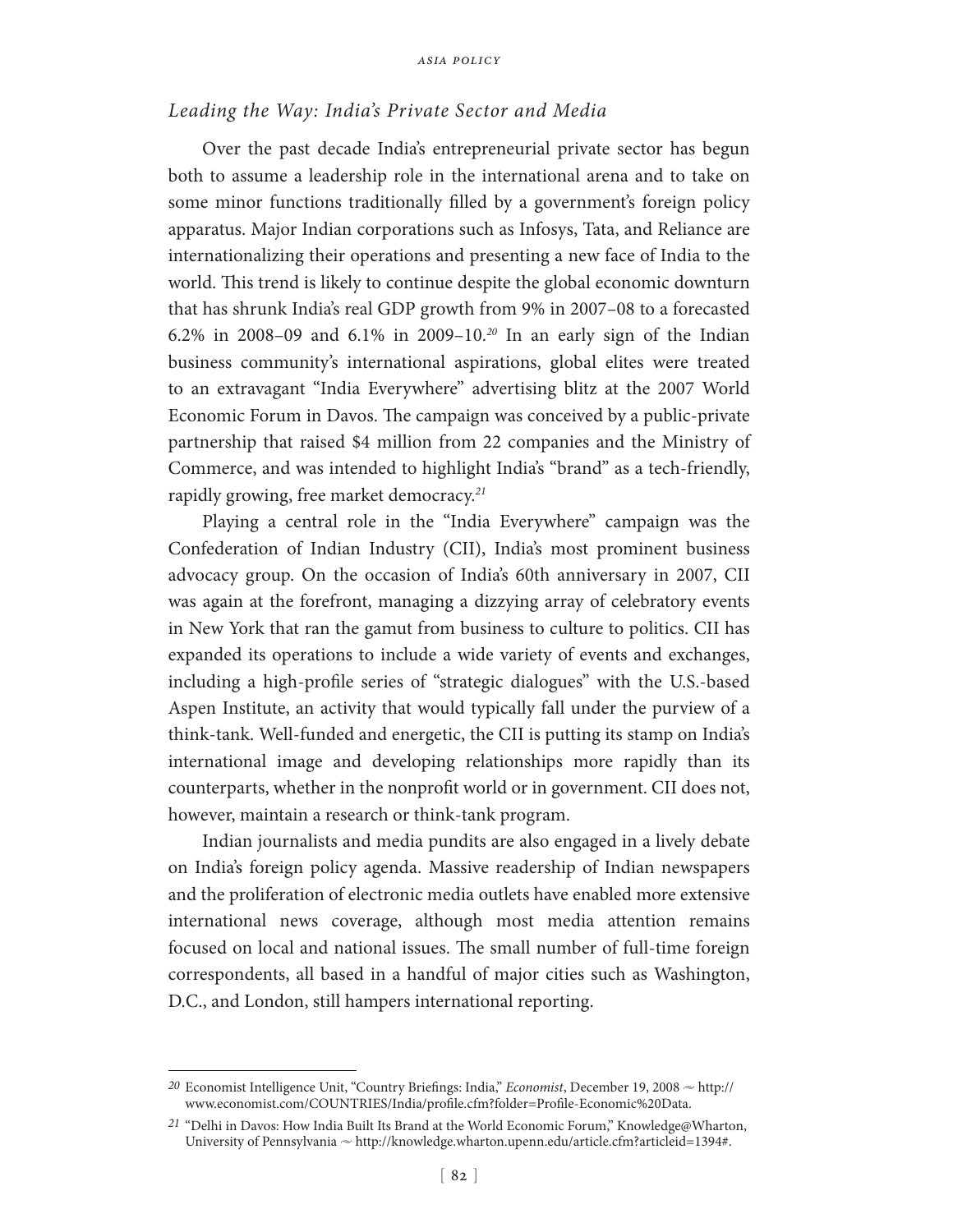Despite these limitations, India's newspapers now play a primary role in foreign policy debate. Major issues such as the India-U.S. nuclear deal are hashed out in impressive, sometimes excruciating detail, bolstered by commentary from a stable of well-known former government officials. In the MEA, news and op-ed pages from three or more Indian newspapers are considered required daily reading.<sup>22</sup>

The extensive resources available to the private sector, industry groups such as CII, and the media have turned these groups into leaders in articulating and debating India's foreign policy agenda. Yet it should come as no surprise that the incentive structures within these organizations are geared toward short-term, profitable, or high-profile agendas. These groups are not built to undertake sustained policy research or training and should not be expected to fill gaps left by government, think-tanks, or universities, even if appearing at a superficial level to provide similar services.

#### INDIA IN PERSPECTIVE

In April 2007 Indian foreign secretary Shiv Shankar Menon cited personnel figures from the foreign services of other states to advocate a doubling of MEA's total personnel.<sup>23</sup> Although making perfect comparisons of personnel data across countries is difficult, large developing states such as Brazil and China have at least 50% more professional diplomats than India's paltry 669.<sup>24</sup> Mid-sized developed countries such as Germany and the United Kingdom have roughly 5 times India's numbers, and the United States has between 20 and 30 times more personnel (including foreign and civil service engaged in foreign policy). Singapore, a city-state of only 4.5 million citizens, has nearly 500 foreign service officers and ministers.<sup>25</sup> Figure 1 provides a comparison of personnel in foreign services.

<sup>&</sup>lt;sup>22</sup> Author's interview with a senior Indian Ministry of External Affairs official, New Delhi, October 2007.

<sup>&</sup>lt;sup>23</sup> "EA to Double Its Strength in Five Years," Hindustan Times, June 3, 2007.

<sup>24</sup> Brazil has 1,197 diplomats; China has 4,500 total, but does not distinguish between professional and "second tier" personnel. For Brazil, see "Lista de Antiguidade" [List of Seniority], Departamento do Serviço Exterior, September 2, 2007, 2; for China, see Rana, Asian Diplomacy, 24; and for India, see "Annual Report 2006-2007," Government of India, Ministry of External Affairs, 173 ~ http://www.mea.gov.in/.

<sup>&</sup>lt;sup>25</sup> For Germany, see "The Foreign Service-A Resilient and Mobile Force," Auswärtiges Amt website  $\sim$  http://www.auswaertiges-amt.de/diplo/en/AAmt/AuswDienst/Mitarbeiter.html; for the UK, see "Capability Review of the Foreign and Commonwealth Office 2006-07," UK Civil Service, 10 ~ http://www.civilservice.gov.uk/documents/capability/pdf/Capability\_Review\_FCO.pdf; for the United States, see "Department of State FY 2006 Performance and Accountability Report, Mission and Organization," U.S. Department of State  $\sim$  http://www.state.gov/s/d/rm/rls/perfrpt/2006/ html/76514.htm; and data for Singapore is derived from e-mail correspondence between an intern at the Council of Foreign Relations (CFR) and the First Secretary (Information) at the Embassy of Singapore, October 5, 2007.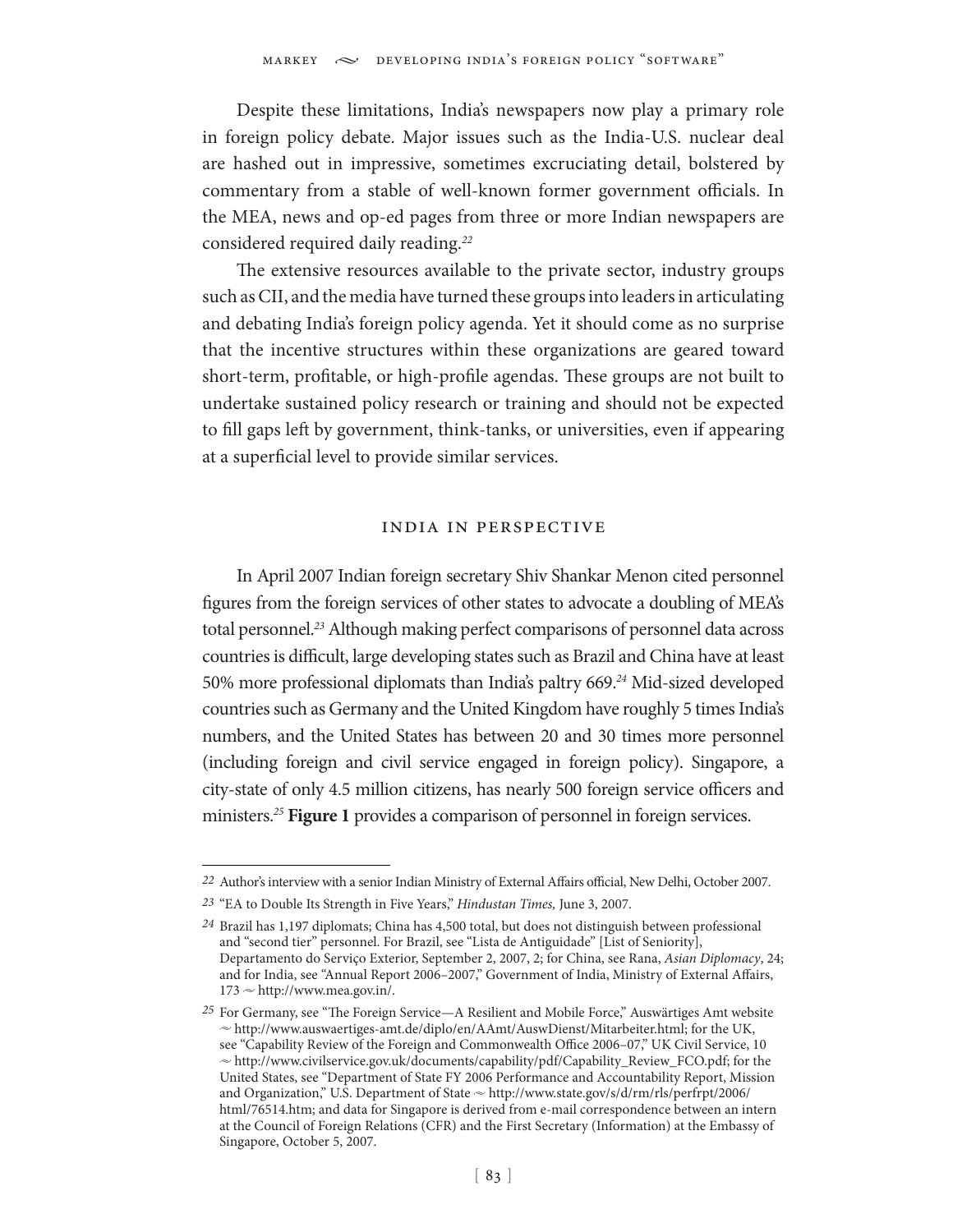#### FIGURE 1



### Diplomatic Personnel

Source: For India, see "Annual Report 2006-2007," 173; for Brazil, see "Lista de Antiguidade," 2; for China, see Rana, Asian Diplomacy, 24; for France, see "The Ministry of Foreign and European Affairs in Numbers," France Diplomatie; for Germany, see "The Foreign Service"; for Japan, see Ministry of Foreign Affairs; for Singapore, e-mail correspondence with the First Secretary (Information) at the Embassy of Singapore; for the UK, see "Capability Review," 10; and for the United States, see "Department of State FY 2006."

India's resource gaps are not quite as striking with respect to the operating costs associated with foreign affairs. Indian figures (\$563.2 million in FY 2006-07) are virtually identical to Brazil's (\$562.8 million in FY 2006), roughly half of China's (\$1.23 billion in FY 2005), and significantly below nations such as the UK (\$3.75 billion in FY 2006), Germany (\$3.02 billion in FY 2006), France (\$3.33 billion in FY 2007), and Japan (\$2.92 billion in FY 2007).<sup>26</sup> The United

<sup>&</sup>lt;sup>26</sup> Because different states categorize foreign operating expenditures differently, a perfect comparison is impossible; these are best estimates based on publicly available data. For Brazil, see "Orçamento para 2006 Ministério das Relações Exteriores Detalhamento de Ações" [2006 Ministry of External Relations Budget-Plan of Action], Brazilian Ministry of External Relations; for China, see "Main Items of Budgetary Expenditure of Central and Local Governments (2005)," China Statistical Yearbook 2006 (Beijing: National Bureau of Statistics of China, 2006), 288; for the UK, see "Foreign and Commonwealth Office Resource Accounts 2006-07," 28; for Germany, see "Foreign Policy and the 2006 Federal Budget," Bundesregierung; for France, see "The Ministry of Foreign and European Affairs in Numbers"; and for Japan, see "Budget-Annual Reports on Financial Information," Ministry of Foreign Affairs of Japan.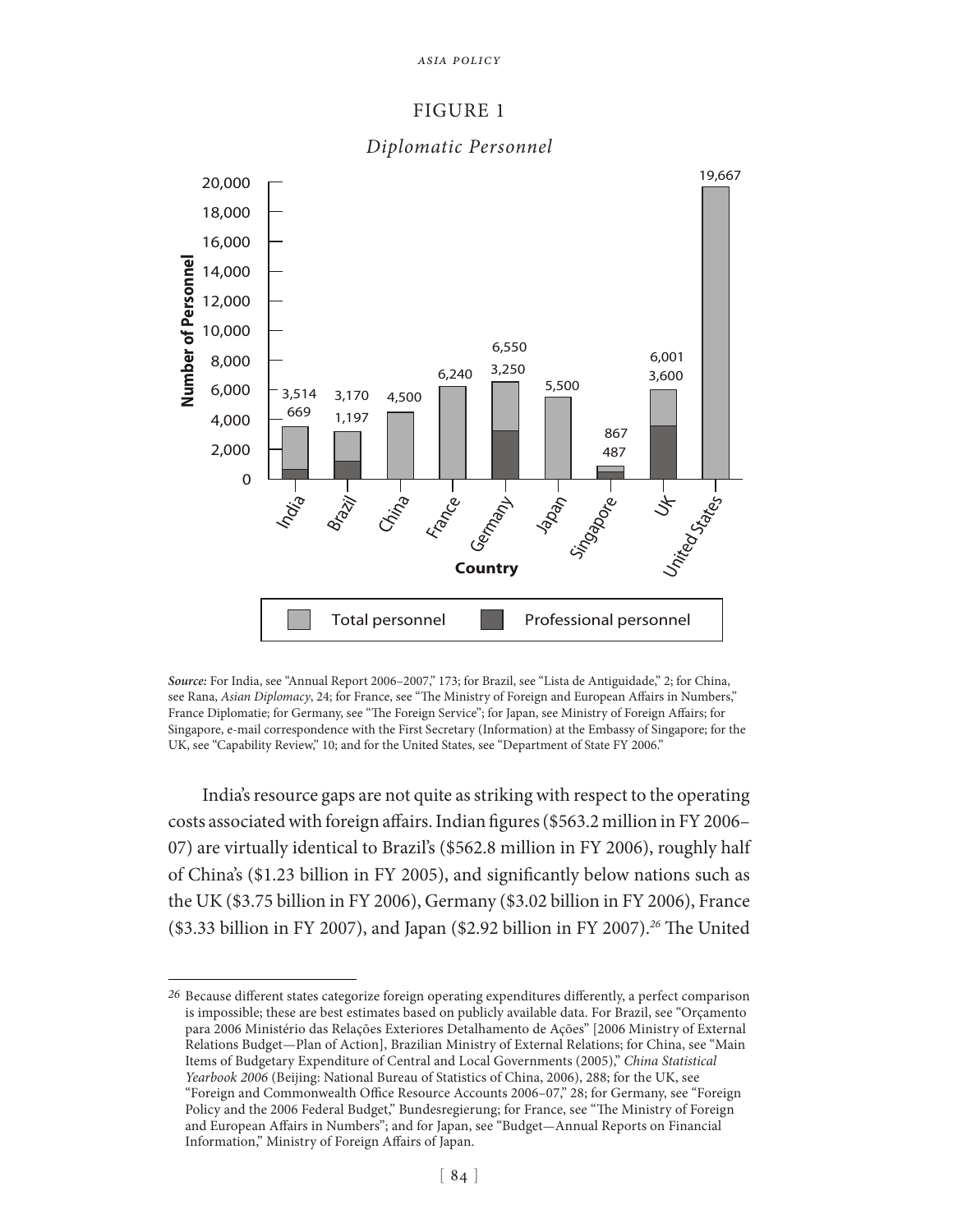States spent over \$10 billion on foreign operations in FY 2006. Some portion of these disparities can be chalked up to different accounting procedures or purchasing power parity, but it is still clear that India's official foreign policy operations are nowhere near those of other countries. Figure 2 illustrates a comparison of the operating costs of these countries' foreign services.

#### **FIGURE 2**

#### Foreign Ministry Budgets-A Comparison



Source: For India, see "Outcome Budget 2007-08," Ministry of External Affairs, 4; for Brazil, see "Orçamento para 2006 Ministério das Relações Exteriores Detalhamento de Ações"; for China, see "Main Items of Budgetary Expenditure of Central and Local Governments (2005)," 288; for France, see "The Ministry of Foreign and European Affairs in Numbers"; for Germany, see "Foreign Policy and the 2006 Federal Budget"; for Japan, see "Budget-Annual Reports on Financial Information"; for Singapore, e-mail correspondence with the First Secretary (Information) at the Embassy of Singapore; for the UK, see "Foreign and Commonwealth Office Resource Accounts 2006-07," 28; and for the United States, see "FY 08 Congressional Budget Justification," U.S. Department of State, 13-15.

An India-specific review of foreign policy infrastructure reveals a number of shortcomings, but the urgency of India's deficiencies is best highlighted by comparisons with the county's contemporary and historical peer group. China is the best contemporary example of a rising global power, and the United States at the beginning of the twentieth century provides a suitable historical comparison.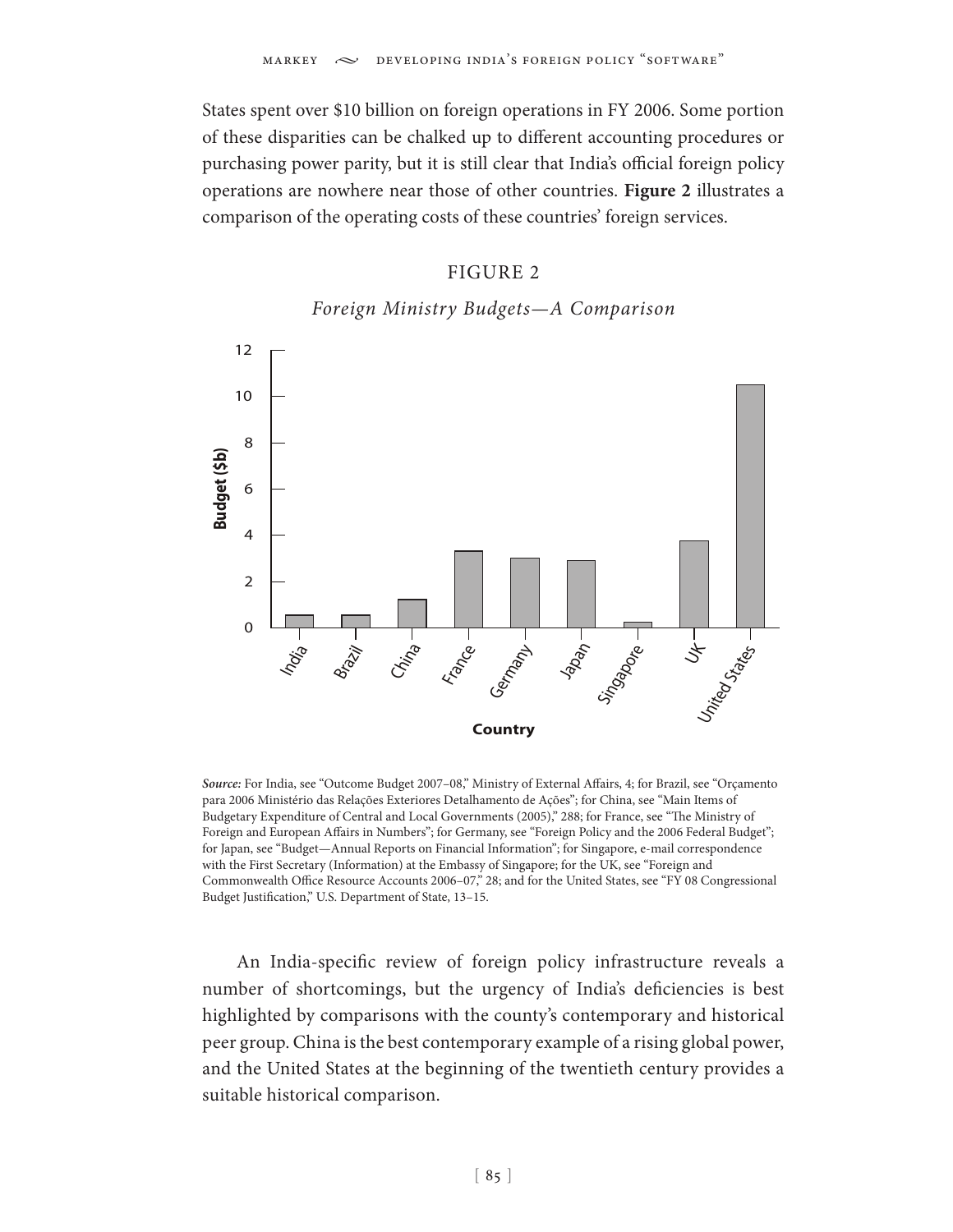## *A Contemporary Comparison: Foreign Policy Infrastructure Development in China*

China offers one model of how a rising global power can cultivate national intellectual infrastructure. For one, the Chinese system selects and trains diplomats in a more targeted manner than the Indian system. Unlike India's MEA, China's Ministry of Foreign Affairs (MFA) maintains its own entrance exam in addition to the standard national public service exam. Whereas India's Foreign Service Institute is not an accredited university, 30% of Chinese MFA personnel receive degrees from the China Foreign Affairs University. Furthermore, unlike in India, midcareer coursework is standard in China, and senior diplomats are required to take additional classes before major promotions. Finally, the larger Chinese service is internally competitive compared to the Indian service; individual promotions are hard-fought and merit-based rather than assumed.<sup>27</sup> In sum, compared with India's MEA, one would expect China's MFA to benefit from relatively more targeted recruitment, extensive and ongoing training, and competitive promotion path, not to mention overall size and resource base.

India has no shortage of think-tanks. In fact, by one measure, India has more think-tanks than any other state in Asia. Global comparisons are difficult to interpret, however, because quantitative measures do not necessarily translate into quality or influence. Even so, it is worth noting that, unlike Japan or China, India had no think-tanks ranked in the global top 25 (excluding U.S.-based think-tanks) and only one, IDSA, ranked in the global top 50.*<sup>28</sup>*

A qualitative study of China's foreign policy think-tanks suggests that these institutions have grown markedly over the past several decades, driven by an expansion of Beijing's political ambition, resource base, and international connectivity.<sup>29</sup> That said, because many of China's think-tanks are closely tied to organs of the state, they are less likely to play an independent, objective role in policy analysis or debate relative to some of their Indian counterparts. Still, in recent years Chinese institutions devoted to the study of international relations, economics, and defense policy have expanded considerably. Younger Chinese scholars in these felds are far more attuned to Western analytical

*<sup>27</sup>* Rana, *Asian Diplomacy*

<sup>&</sup>lt;sup>28</sup> James McGann, "The Global 'Go-To' Think Tanks: The Leading Public Policy Research Organizations in the World," Think Tank and Civil Society Program, University of Pennsylvania, 27, available at  $\sim$  http://www.foreignpolicy.com/files/2008\_Global\_Go\_To\_Think\_Tanks.pdf.

*<sup>29</sup> China Quarterly* devoted an entire issue to Chinese think-tanks. See *China Quarterly* 171 (September 2002).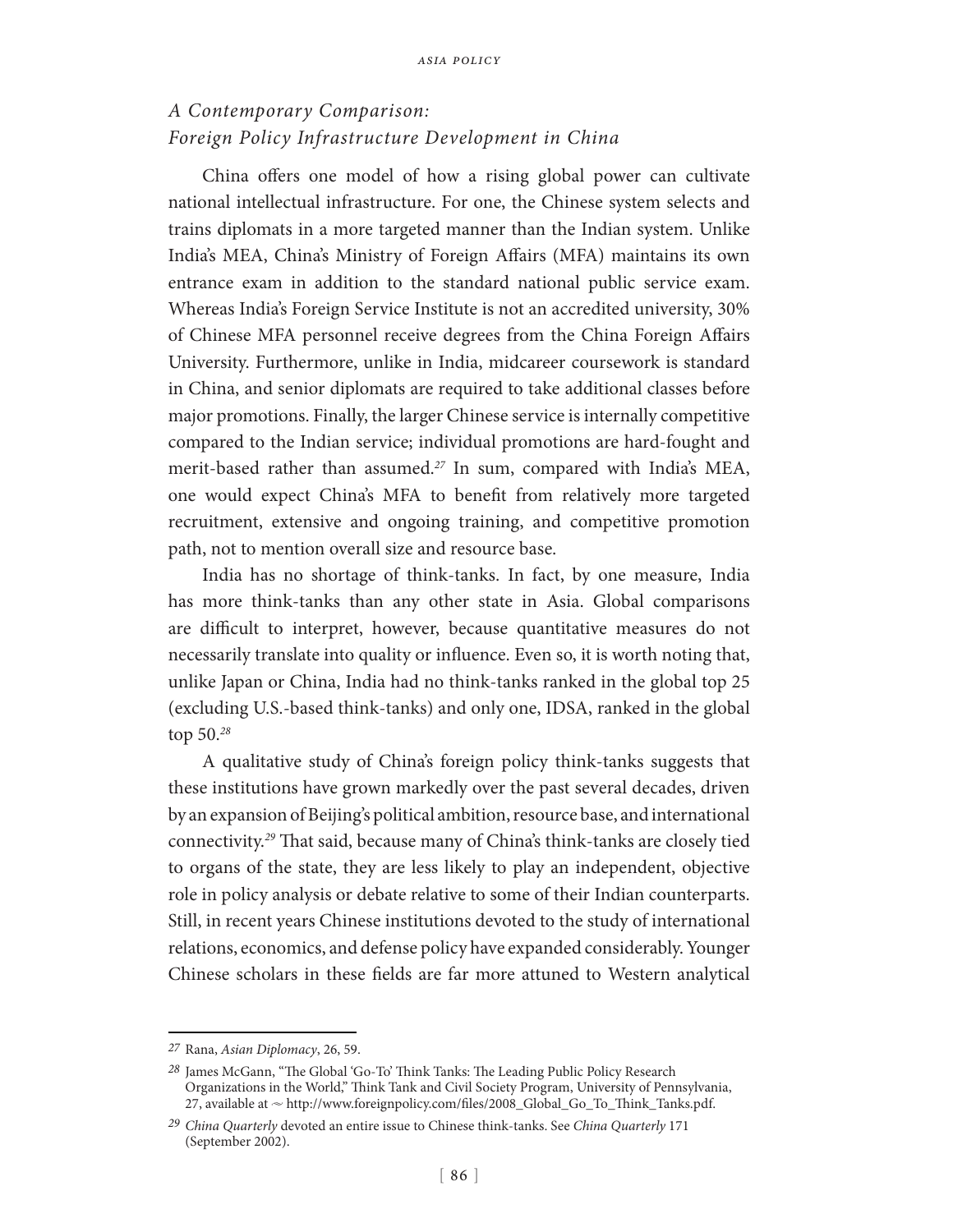approaches than they once were and are also far more likely to tap into—and advance—world-class research efforts.<sup>30</sup> Prominent institutions include the China Institute for Contemporary International Relations, with 150 research professors or associates; the Chinese Academy of Social Sciences, with dozens of research institutes and thousands of scholars covering a wide array of regional and functional issues; and the China Institute of International Studies, which serves as a research arm for the Ministry of Foreign Affairs. Armed with an increasing number of internationally educated and multilingual scholars, these institutions (as well as smaller ones outside Beijing such as the Shanghai Institute for Strategic Studies) provide policymakers with a level of technical expertise currently unmatched in India.

Finally, even a rough-and-ready comparison between India's universities and the global competition reveals glaring weaknesses. In the Shanghai Jiao Tong University's academic ranking of world universities for 2008, only two of India's universities cracked into the world's top four hundred, whereas China placed sixth in the top three hundred. And in the *Times Higher Education* magazine's world university rankings for 2008, China placed seven universities ahead of India's best, with the top Chinese university ranking 50th.<sup>31</sup> Moreover, no Indian institutions were ranked in the *Times*' top 75 social science schools for 2008, whereas three Chinese universities were ranked in this category.*<sup>32</sup>*

Although none of the global ranking systems are geared to compare the quality of university programs in a single sub-discipline such as international relations, there is no evidence to suggest that many Indian institutions break their general pattern of mediocrity in this area. In fact, as Amitabh Mattoo notes, despite the fact that the study of international relations enjoyed a "favorable climate for intellectual growth in the frst few years following India's independence," in recent decades China has more than caught up in this academic discipline.*<sup>33</sup>*

<sup>30</sup> Bonnie Glaser and Phillip Saunders, "Chinese Civilian Foreign Policy Research Institutes: Evolving Roles and Increasing Infuence," *China Quarterly* 171 (September 2002): 603.

*<sup>31</sup>* "Academic Rankings of World Universities—2008," Center for World Class Universities, Shanghai Jiao Tong University  $\sim$  http://www.arwu.org/rank2008/Top500\_EN(by%20rank).pdf; and "World University Rankings 2008: The Top 200 World Universities," *Times Higher Education* (THE)  $\sim$ http://www.timeshighereducation.co.uk/hybrid.asp?typeCode=243.

<sup>32 &</sup>quot;THE-QS World University Rankings 2008: Social Sciences," THE ~http://www.topuniversities. com/worlduniversityrankings/results/2008/subject\_rankings/social\_sciences/. Note that University of Delhi was ranked at 82nd and JNU was ranked 91st.

<sup>33</sup> Amitabh Matoo, "Upgrading the Study of International Relations," *Hindu*, April 21, 2009.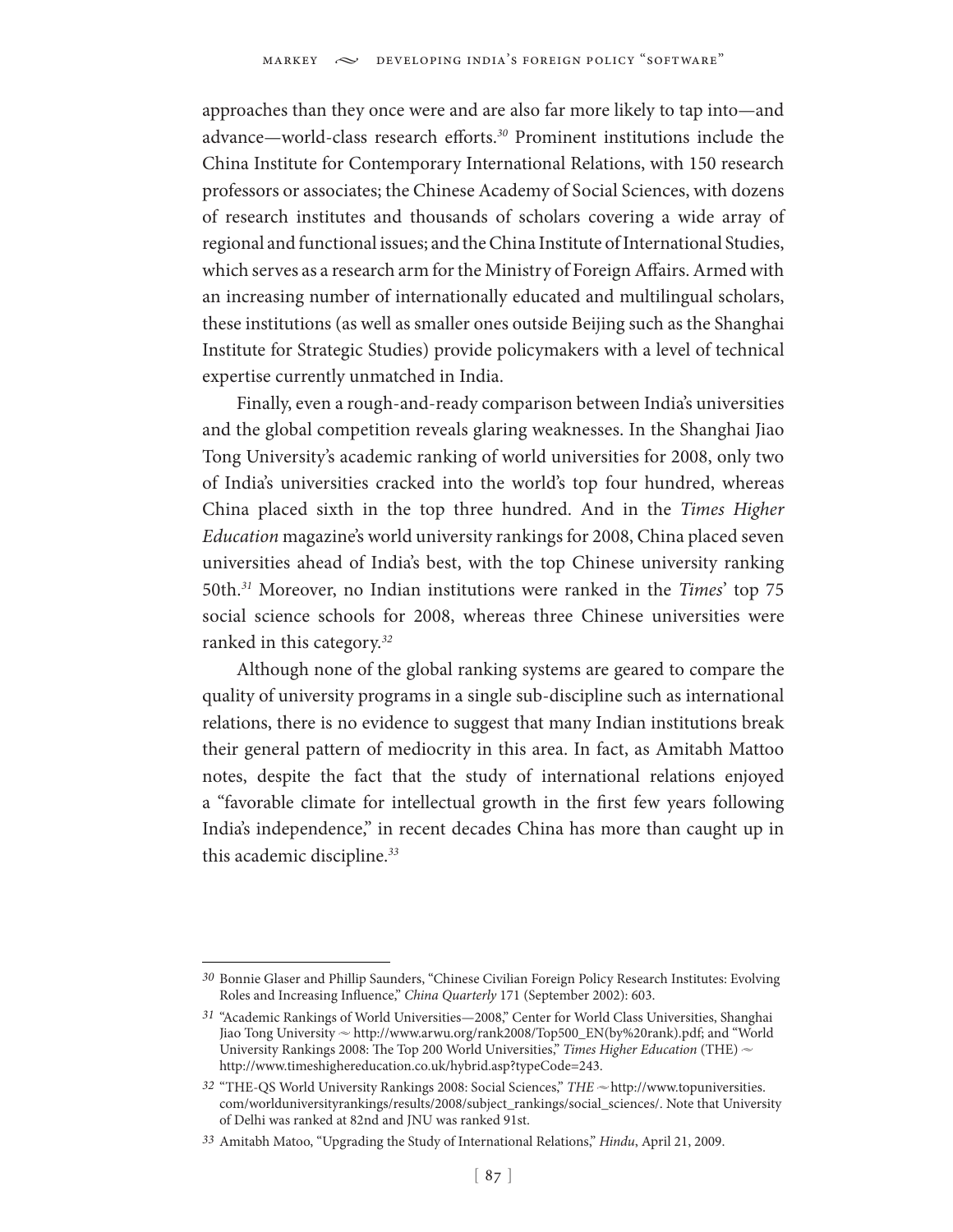#### *Lessons from the Past—The United States*

At present, India's foreign policy institutions are underdeveloped in both absolute and relative terms. India's material wealth and power are growing, however, and the country's foreign policy infrastructure could well follow. The United States took precisely this path over the course of the twentieth century; thus, the U.S. historical experience might offer useful clues about India's future trajectory.

At the end of the nineteenth century, U.S. industrial production was already the largest in the world; however, it was not until the Cold War was underway in the mid-1950s that the United States vastly enlarged its foreign service to over 3,000 officers.<sup>34</sup> As late as 1924 the diplomatic service numbered only 122 men.*<sup>35</sup>* As in India today, the paltry salary ofered to U.S. diplomats in the early twentieth century limited the candidate pool signifcantly.*<sup>36</sup>* World War II and subsequent Cold War build-ups created the massive military and governmental machinery capable of sustaining a global foreign policy. The expansion of supporting institutions for research and education has tended to follow periods of government expansion.*<sup>37</sup>*

U.S. social science research surged during the post–World War II period, in no small part due to an influx of émigré scholars from continental Europe as well as to the overall growth of U.S. universities boosted both by the homecoming of veterans and by the subsequent baby boomer generation.<sup>38</sup>The academic feld of international relations, as distinct from political philosophy or history, only emerged in the United States during the early Cold War.

This overview suggests that investment in the intellectual infrastructure of U.S. foreign policy has more ofen been a lagging indicator of overseas activity, not a leading one. The United States made early investments in foreign policy infrastructure more in response to international events than from preconceived national strategies. Once in place, the bureaucratic and

<sup>34</sup> Paul Kennedy, *The Rise and Fall of the Great Powers: Economic Change and Military Conflict from* 1500 to 2000 (New York: Random House, 1987), 202; and John E. Harr, *The Anatomy of the Foreign Service: A Statistical Profile* (New York: Carnegie Endowment for International Peace, 1965), 9.

<sup>&</sup>lt;sup>35</sup> William Barnes and John Heath Morgan, *The Foreign Service of the United States: Origins*, Development, and Functions (Washington, D.C.: Washington Historical Office, Bureau of Public Affairs, Department of State, 1961), 213.

*<sup>36</sup>* Ibid., 201.

*<sup>37</sup>* One study of private U.S. think-tanks identifes four periods of growth: post–World War I, post-World War II, the early 1960s, and the 1980s. See James G. McGann, ed., Think Tanks and Policy Advice in the United States (London: Routledge, 2007), 9.

*<sup>38</sup>* Tomas Bender, "Politics, Intellect, and the American University," in *American Academic Culture in*  Transformation: Fifty Years, Four Disciplines, ed. Thomas Bender and Carl E. Schorske (Princeton: Princeton University Press, 1997), 18 (see footnote 6 for elaboration); and Charles E. Lindblom, "Political Science in the 1940s and 1950s," in Bender and Schorske, American Academic Culture, 245.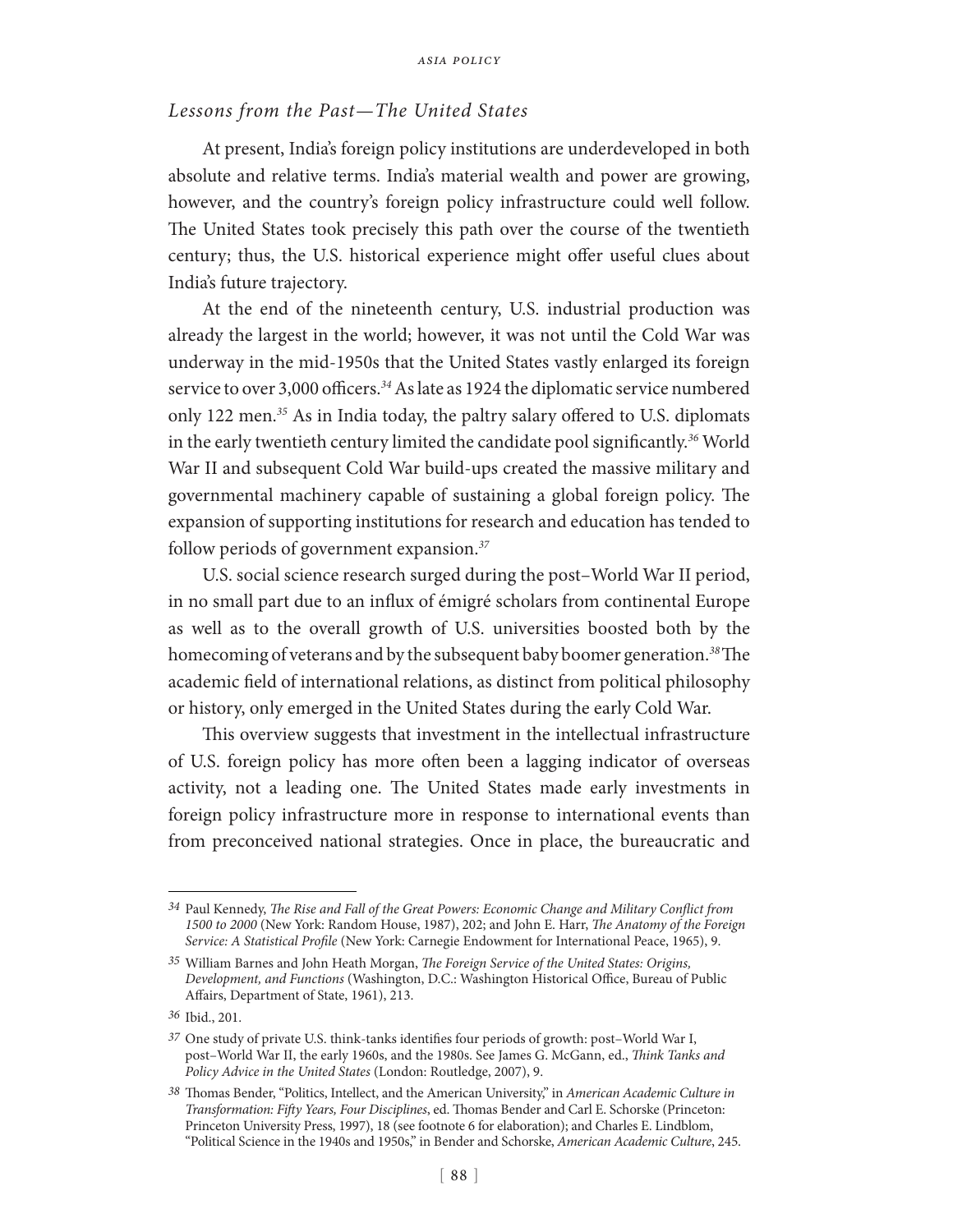competitive characteristics of government agencies, universities, and thinktanks provided supply-side incentives for expanded budgets and programs.*<sup>39</sup>*

Placed in the context of the historical experience of the United States, India's present underinvestment in foreign policy infrastructure looks less surprising. Yet whereas the United States survived the first half of the twentieth century largely on the strength of its geographic isolation and disproportionate economic clout, India finds itself in a much more challenging position. The globalization of the world economy and the precarious neighborhood in which India resides suggest that New Delhi would beneft from cultivating a dynamic intellectual infrastructure more proactively than the United States did one hundred years ago.

## THE FUTURE OF INDIA'S FOREIGN POLICY

A great power has the ability to actively shape its environment, not just respond to it. India's growth in material wealth has already translated into greater infuence internationally, but the question remains: to what end will India use its increased stature? To some degree, economic imperatives will dictate India's foreign policy interests: access to markets, energy resources, and the mitigation of threats, whether security or economic.

Tat said, important aspects of India's foreign policy will be determined by the country's sofware as much or more than by its hardware. If current trends hold—particularly if the private sector media and corporations continue to grow relative to the public sector and maintain their ability to attract the most talented members of India's workforce—we should anticipate an Indian foreign policy that is business-frst in orientation, and regional, reactive, and one-track in implementation.

#### *Business-first*

India's business leaders and industry associations are already out front in "rebranding" India. Yet even India's most active multinationals are still in the early stages of breaking free of the long-intrusive tentacles of the Indian state. Despite loosening of the famous "license-quota Raj," the state retains a great deal of leverage over Indian corporations, in part because they are still at the mercy of official regulatory and procurement decisions.<sup>40</sup> In addition, sectors

<sup>39</sup> Author's e-mail communication with Andrew May, January 9, 2008.

*<sup>40</sup>* Author's interview with a senior Indian executive at a heavy industrial frm, New Delhi, April 2007.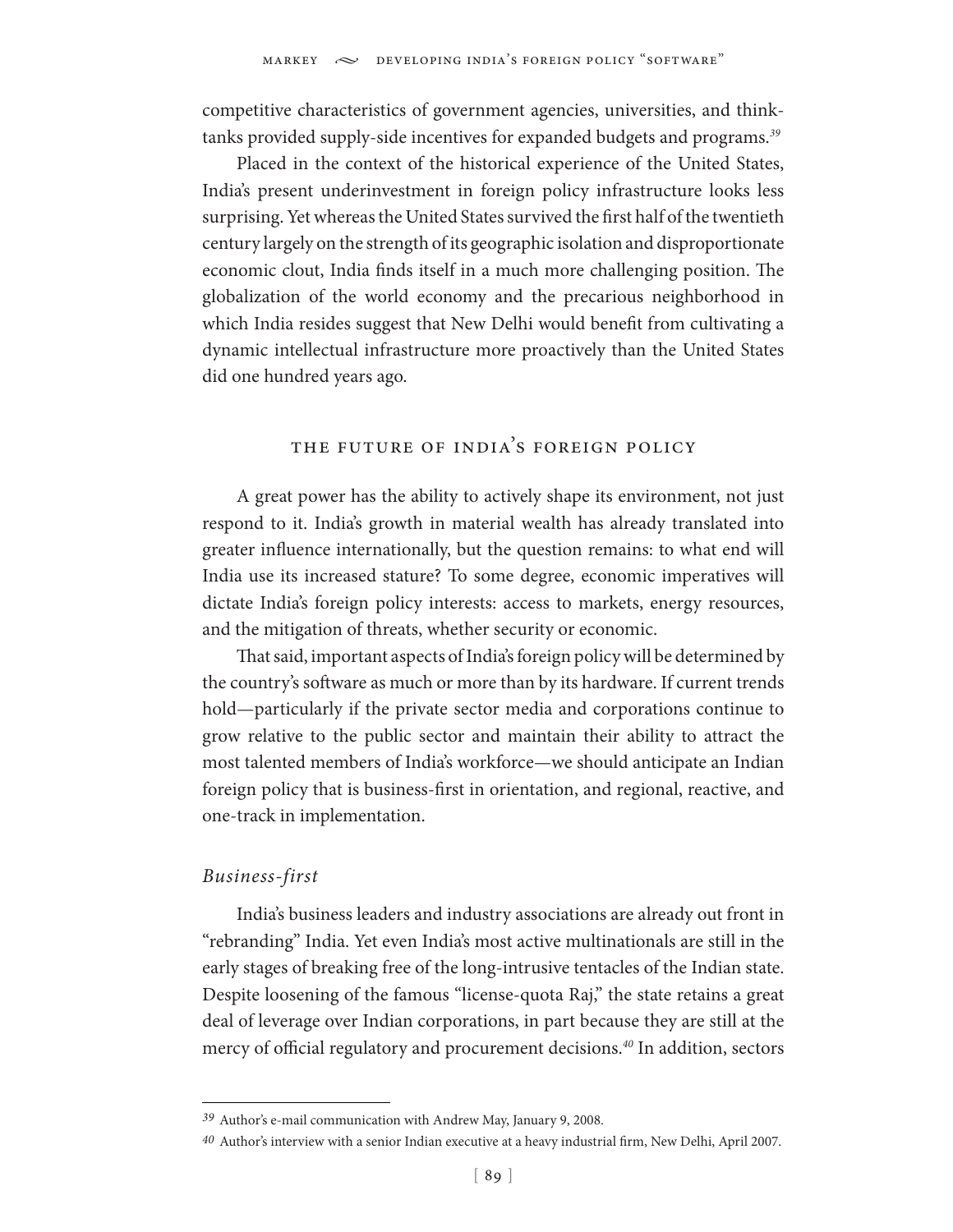of the Indian economy essential to business—such as electricity, gas, and water supply—are still predominantly state-owned.*<sup>41</sup>* So even though India's new entrepreneurs and industrial titans represent some of the country's most dynamic and energetic leaders, they have yet to play a dominant role in Indian foreign policy.

Still, if India's economy liberalizes and expands—both reasonable assumptions—the business elite will have a louder voice in political circles and a greater incentive to infuence foreign policy. In many ways, India's big business is likely to support policies that also beneft the United States. A business-frst India is likely to press for more open trading regimes and the elimination of Non-Aligned Movement rhetoric from the lexicon of India's diplomats. India would probably also pursue a regional strategy intended to create a stable environment for trade and economic growth, including improved relations with neighboring Pakistan and Bangladesh.

What is good for Indian business, however, is not necessarily good for the United States or the world. Just as China has forged ties with some of the world's most odious regimes in order to access energy, mineral, and other natural resources, India's capitalists are likely to be driven more by rupees than by broader strategic or humanitarian compulsions. India's thirst for energy could steer the country closer to Burma, Iran, Russia, Sudan, or other states that pose regional or global threats but offer ready access to fossil fuels.

Furthermore, as the Indian and Chinese economies grow, Indian business may fnd that looking east is more proftable than looking west. Rather than actively balancing or ofering a passive but U.S.-friendly counterweight to China, a business-led India of the future might instead privilege relations with Shanghai over those with Silicon Valley. Just as many Americans lost their manufacturing jobs to Chinese competition, many others will fall victim to India's providers of information technology and services. U.S.-India economic competition could thus prove detrimental to the bilateral political relationship.

#### *Regional*

Although India's business interests may globalize, a weak foreign policy infrastructure would limit the scope of Indian ambition, directing New Delhi toward a narrow, regional agenda. Invariably, India's troubled neighborhood—Sri Lanka, Bangladesh, Nepal, Pakistan, and Burma—will demand some degree of attention from New Delhi's decisionmakers and

*<sup>41</sup>* Observer Research Foundation, *Observer Statistical Handbook—India 2006–07* (New Delhi, Rupa and Co., 2006), 63.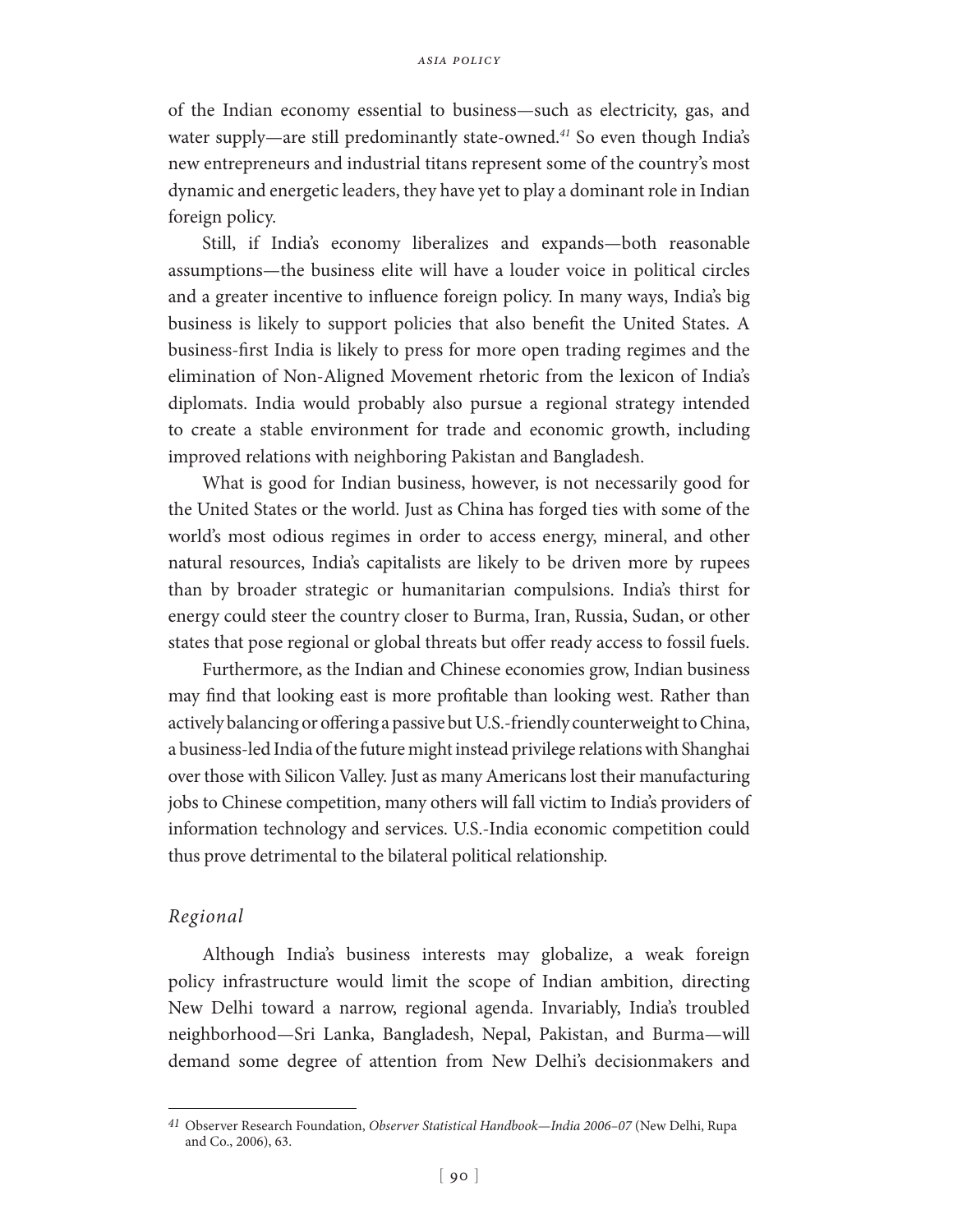strategists. Historical and contemporary ties between India and neighboring states might further encourage and facilitate a parochial sub-continental perspective, thereby distracting New Delhi from global aspirations and even from its nascent strategic partnership with Washington.

In order to escape this regional stranglehold, India must work overtime to cultivate expertise on issues and relations with areas that were never a part of the British Raj. Asia—east, west, and central—is a natural target for the expansion of India's activity and influence. Yet without bolstering New Delhi's capacity to conduct diplomacy, non-governmental policy analysis, and rigorous scholarly work, the Indian state will remain handicapped in exploiting opportunities in Asia, not to mention opportunities farther afeld.

#### *Reactive*

Running an overly lean foreign policy apparatus almost guarantees that India will have trouble anticipating and acting ahead of future trends. A frefighting or just-in-time approach to foreign affairs, no matter how efficient, is bound to be reactive rather than proactive.

The post-Cold War world, especially Asia, still has relatively few new regional or functional multilateral regimes, despite burgeoning economic, military, and political activity. Over time, new institutions will likely emerge while old ones will reform or expand. New economic heft will give India a seat at the negotiating table. In these and other scenarios, India may be powerful enough to say "no" in order to protect core national interests, but New Delhi may lack the creative capacity to formulate and implement alternatives.

In addition, when future world crises do occur, particularly those demanding humanitarian or military intervention, India's increased material power and wealth will place a greater onus on New Delhi to act. Under these conditions, an India more brawny than brainy would be at the mercy of others to establish the terms of contributions.

#### *One-track*

U.S. officials familiar with the past several years of Indian diplomacy already recognize a major cost associated with India's tiny foreign service: it can be nearly impossible to advance several policy priorities in parallel. India's few circuits are too quickly overloaded. The U.S.-India nuclear deal and associated negotiations occupied the bulk of the MEA's energy for several years, forcing a raft of other laudable goals—agriculture, science and technology, space, defense, and democracy promotion—of to the side. To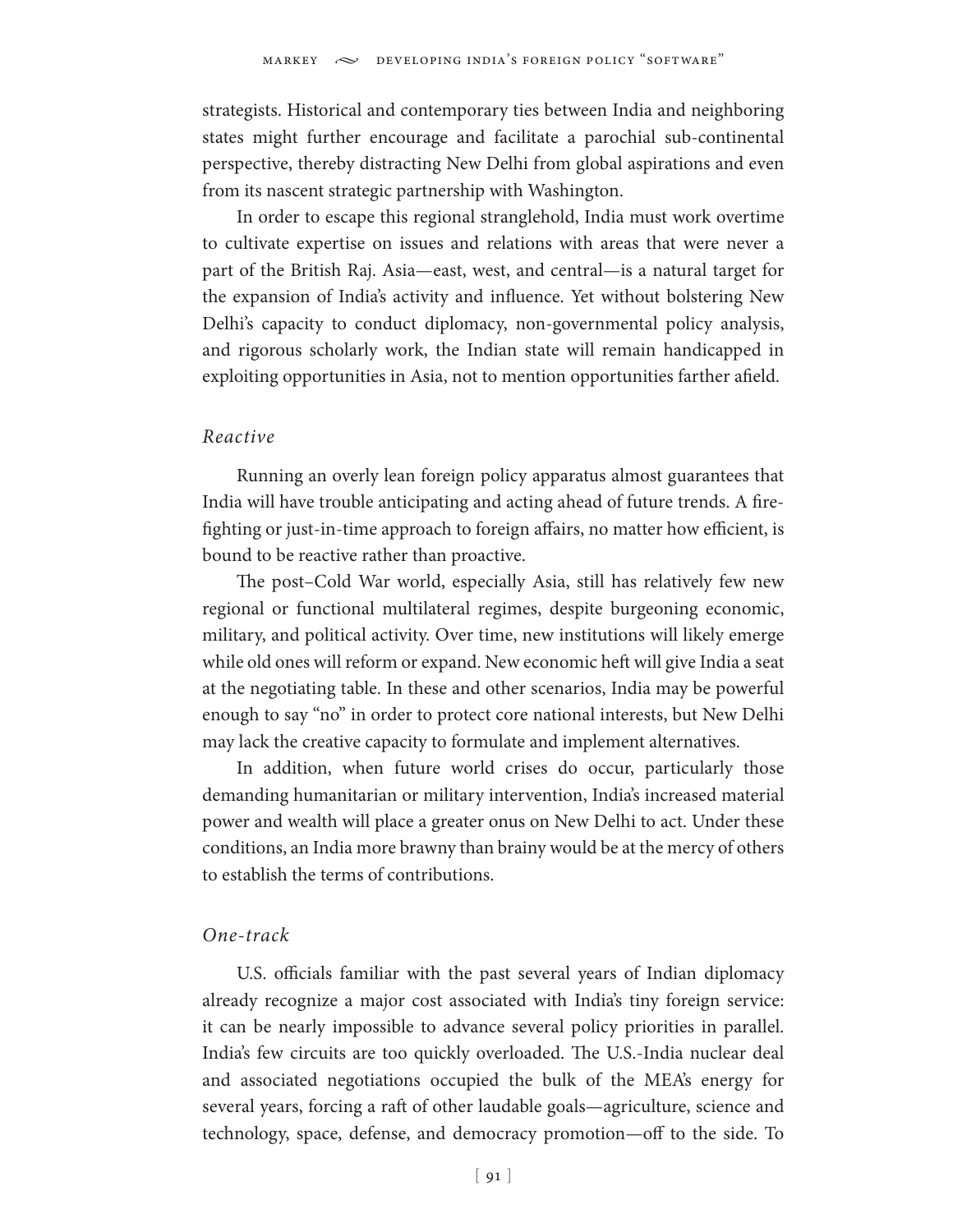some degree, any hierarchical organization will suffer from bottlenecks in the decisionmaking process unless authority is delegated downward. At present, the MEA's professional staff is so small that senior officials are forced to take up duties that more junior colleagues could handle.

As India scales up membership in global and regional institutions and forges new and closer ties with a wider range of states, the MEA's bandwidth will become even more stressed. Ruthless prioritization only goes so far; like a cellphone network during an emergency, many calls will be dropped. Unless the MEA increases its capacity to manage multiple issues simultaneously, India will have a difficult time building a reputation as a reliable global partner, particularly in crisis management.

#### STRENGTHENING INDIAN INSTITUTIONS

Projecting into the future, though none of these traits is devastating, together they will leave India punching well below its weight in dealing with tough international problems. That scenario will come as a disappointment to those U.S. strategists who seek in India a powerful, democratic Asian partner for the United States. Assuming that a more assertive and ambitious foreign policy from New Delhi is desirable, several specific reforms and investments could go a long way.

The most obvious would be an expansion of the IFS and MEA. Investment and reform in this area have been on the agenda for decades, with little progress to show. Foreign Secretary Shiv Shankar Menon's plea in April 2007 to double the size of the MEA has so far achieved about as much traction as earlier pleas. Most of the time the MEA is running simply too fast to spare the time to reconsider and reform operations in a sustained way. Even under the best of circumstances, bureaucracies have trouble reforming themselves. Realistically, only a considered decision from the top political leadership in New Delhi will produce change.

Unfortunately, expanding the MEA is not as simple as hiring several thousand new recruits. The rapid expansion of incoming foreign service classes could create a bottom-heavy institution with too few mid-level officers. The introduction of a lateral entry program might help the agency address deficiencies but would also demand training and education efforts designed to transform midcareer professionals into diplomats and foreign policy strategists. India's Foreign Service Institute would be the obvious venue for these efforts, and the United States and other nations might help to round out an expanded program by contributing experienced visiting faculty.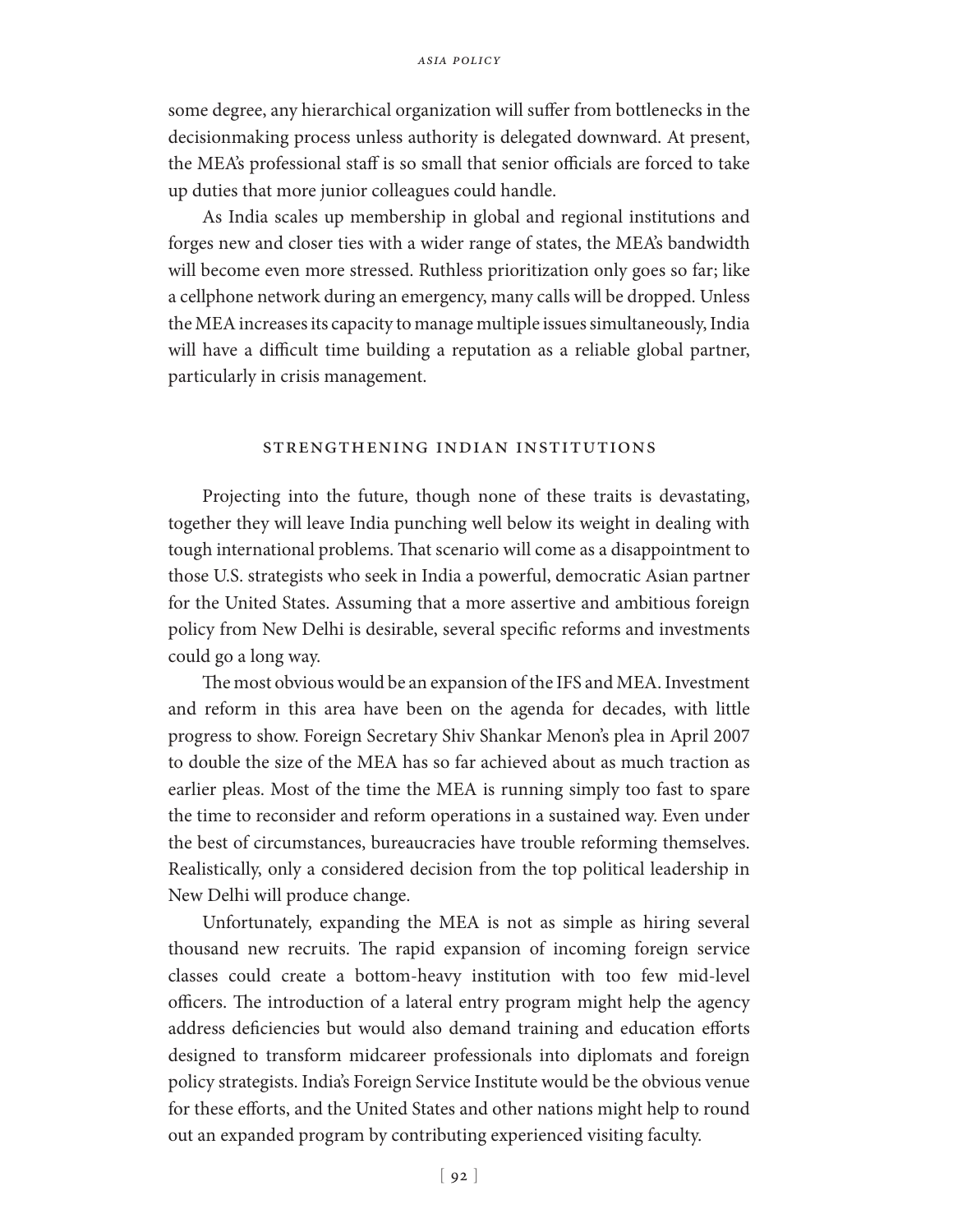Yet until the IFS begins to pay employees at a level commensurate with other high-skill career paths, talented and patriotic Indians will seek other ways of serving their nation. India's tendency to underpay government officials is not unique to the MEA, but other civil servants have more opportunities to exploit privileged positions—whether through graft and corruption while in office or by securing lucrative post-retirement sinecures. Though IFS perkssuch as overseas housing—help to ease the financial pinch, even greater incentives will be required to lure and retain the best and brightest of India's new generation.

Similar wage disparity issues apply to India's educational institutions and think-tanks, where salaries are uniformly too low to lure and retain India's best and brightest. Humanities and social science programs need to join their counterparts in engineering and business by privatizing operations and rationalizing government regulations.

Although Indian corporations have fewer profit-driven reasons to invest in schools of foreign relations or regional studies, the business of private higher-level education is taking off in other parts of Asia precisely because states are unable or unwilling to meet the need. Singapore and the United Arab Emirates (UAE) are investing in partnerships with established brand name academic institutions in the United States and Europe. Although some private Indian universities have forged ties with well-respected U.S. counterparts, the trend has not extended to social sciences education.<sup>42</sup> India should consider creative public-private arrangements that would encourage the growth of world-class social science research and teaching schools. Admittedly India faces real political barriers to massive education reform; thus, the door to private and international investment may need to open gradually, perhaps through an expansion of pilot projects and targeted university programs rather than through wholesale systemic reform. Private Indian and U.S. investors, institutions, and foundations will need to take the lead.

Until more Indian institutions of research and graduate education reach world-class standards, training outside the country will be the most practical way to build a cadre of scholars, analysts, and practitioners. The U.S. university system already educates more students from India than from any other country—over 90,000 as of  $2007-08$ —but the vast majority of visiting

<sup>42</sup> The Indian School of Business, for example, has associations with the University of Pennsylvania's Wharton School and Northwestern University's Kellogg School. See the Indian School of Business ~ http://www.isb.edu/KnowISb/associateschool.shtml.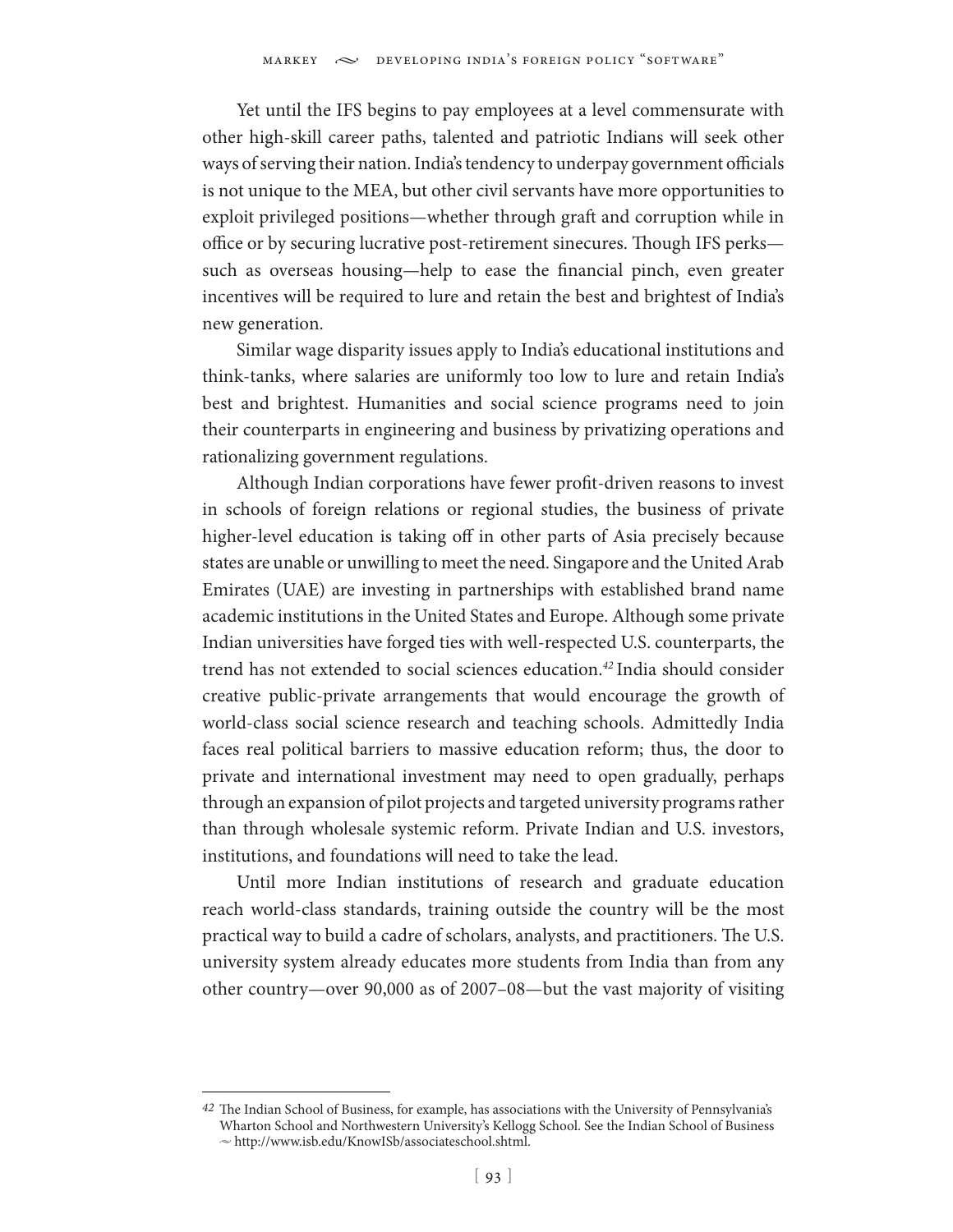students do not receive training in social science, policy, or history.*<sup>43</sup>* An expanded fellowship program that targets these felds could help to shif the balance, especially in postgraduate education.

Other exchange programs would also help. The U.S. State Department regularly opens a small number of positions to officers from other allied states, including France and the UK, as a means to expose these officers to Washington's labyrinthine bureaucracy. To the extent that security and classifcation hurdles can be overcome, a similar program would certainly build bilateral connections and provide Indian officers with a comparative window into the U.S. process.

Greater U.S. assistance in terms of education, training, and exchanges would also help to build the capacity of Indian think-tanks. The Indian government should consider greater investments in these institutions, either directly—as in the case of IDSA's move to a new, larger campus in February 2007—or indirectly, by outsourcing more substantial research projects to independent scholars. More generous private investment is also necessary, but India's new generation of business elites has yet to follow in the footsteps of the Rockefellers, MacArthur, Carnegie, or the many other American philanthropists whose investments revolutionized and now maintain the capacity of the United States for policy innovation and research. Some of the U.S. philanthropic institutions that are more global in approach should seek opportunities for joint investments with Indian counterparts to expand Indian think-tanks or build new ones.

Devoting greater resources to think-tanks, however, will not necessarily improve the quality of research or policy relevance unless several other changes are made. Above all, researchers require greater access to government information, both historical and contemporary. The Indian government should consider ways to bring non-career officers into the MEA and other parts of the foreign policy establishment as term-limited fellows. The U.S. government has a hiring category of "technical appointee," designating individuals who are neither permanent civil servants nor political selections vetted by the White House. These technical appointees serve a maximum of four years and offer outside expertise—academic, scientifc, or private sector—that might not otherwise reside in the bureaucracy. In return, appointees beneft from seeing the internal processes of the U.S. government. A program of this sort might

<sup>43 &</sup>quot;Open Doors 2008: Report on International Educational Exchange," Institute of International Education, November 17, 2008  $\sim$  http://opendoors.iienetwork.org/?p=131534; and CFR research associate's e-mail communication with country manager of the United States-India Educational Foundation.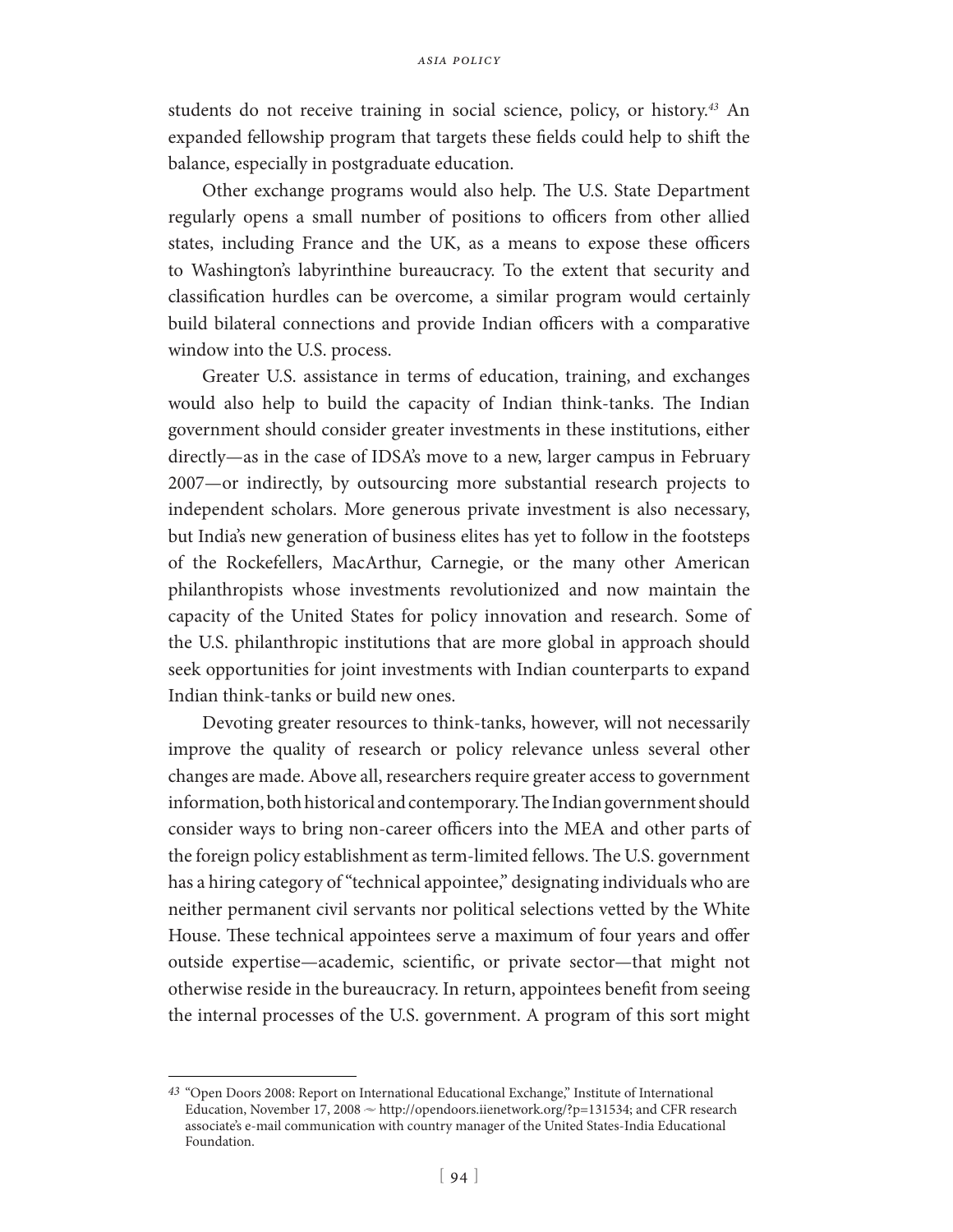simultaneously enhance India's foreign policy capacity and build a larger group of independent analysts with understanding of how the government functions.

India's Official Secrets Act deserves a share of the blame for stifling public discussion of national security and foreign policy issues. The act is one piece of the broader closed-door culture of the foreign policy bureaucracy that must be eliminated. Though certain security and intelligence issues are specifically exempted, the 2005 Right to Information (RTI) Act might offer scholars a chance to access government documents that have long remained of limits. The act is similar to the U.S. Freedom of Information Act in that it offers a mechanism for individuals to request information and for the government to adjudicate whether that information should be released. Journalist Kuldeep Nayyar has petitioned the government under the RTI Act to release the Indian Army's classified Henderson-Brooks Report, which analyzes the 1962 Sino-Indian War.<sup>44</sup> Declassification of this report, which the Ministry of Defence is resisting, would be a door-opening achievement for Indian foreign policy scholars. If Nayyar's effort fails, India's think-tank community should band together to exploit responsibly the provisions of the RTI Act so as to maximize collective access to information. Other ambitious archival projects outside India—such as the Cold War International History Project at the Woodrow Wilson International Center for Scholars—might provide relevant models for information-sharing and online publication of declassifed government documents.

#### *India's Future World Role*

Today popular enthusiasm concerning India is infectious. From many perspectives, particularly with respect to economic growth and entrepreneurial activity, much of the enthusiasm is also well-deserved. Yet when it comes to Indian foreign policy, there is a serious danger that expectations of greatness will go unmet. By extension, widely held U.S. aspirations for a global strategic partnership with India could also fall short. India is simply failing to build the institutional and human capacity sufficient to meet the demands of an efective global leader.

To be sure, the situation is not irreversible. History shows that the economic power of the United States outpaced U.S. diplomatic capability for over half a century. In India's case, however, there is no proximate catalyst

<sup>&</sup>lt;sup>44</sup> "India Might Reveal Its 1962 War History," Daily Times, January 31, 2009.